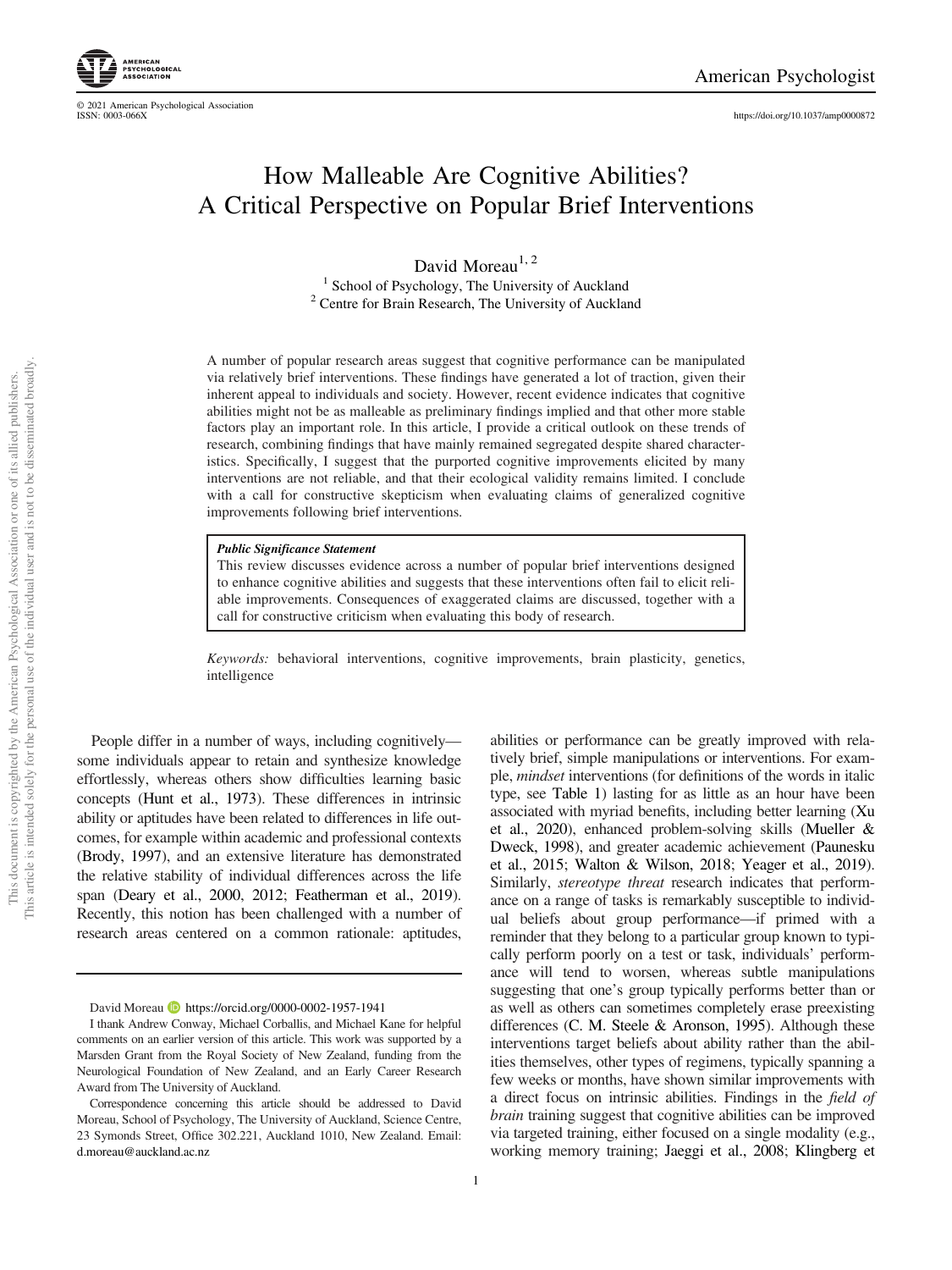| Table 1  |  |
|----------|--|
| Glossary |  |

| Term                   | Definition                                                                                                                                                                                                                                                                                                                                                                                                                                                                                                                                                                                                                                                                                                                                                                                                                     |
|------------------------|--------------------------------------------------------------------------------------------------------------------------------------------------------------------------------------------------------------------------------------------------------------------------------------------------------------------------------------------------------------------------------------------------------------------------------------------------------------------------------------------------------------------------------------------------------------------------------------------------------------------------------------------------------------------------------------------------------------------------------------------------------------------------------------------------------------------------------|
| Brain plasticity       | The brain's ability to modify itself to adapt to its environment. Also referred to as <i>neuroplasticity</i> , brain plasticity is an umbrella<br>term that encompasses a variety of neurobiological processes, including—but not limited to—neurogenesis (the creation of<br>new neurons) and synaptogenesis (the creation of new synapses).                                                                                                                                                                                                                                                                                                                                                                                                                                                                                  |
| Brain training         | A regimen purported to enhance cognitive ability in a nontransient way, via a single (or a set of) cognitive task(s). The terms<br>brain training and cognitive training are usually used interchangeably, whereas more specific terms such as working memory<br><i>training</i> or <i>perceptual training</i> refer to brain training regimens that focus on single abilities.                                                                                                                                                                                                                                                                                                                                                                                                                                                |
| Cognitive improvement  | A gain in cognitive performance elicited by an intervention or a training regimen.                                                                                                                                                                                                                                                                                                                                                                                                                                                                                                                                                                                                                                                                                                                                             |
| Cognitive intervention | A behavioral intervention intended to affect cognitive abilities or cognitive performance, either directly (e.g., cognitive training) or<br>indirectly (e.g., by intervening on beliefs or contextual cues). Cognitive interventions are typically associated with claims of trans-<br>fer. The focus of this article is on brief interventions—interventions that last a short amount of time, typically with a single (e.g.,<br>stereotype threat) or relatively few sessions (e.g., mindset). Although some of the interventions discussed herein can be deployed<br>over longer periods of time (e.g., brain training, video gaming), they were nonetheless included as numerous claims have been<br>made about their impact on cognitive performance following a small number of sessions (see main text for references). |
| Cognitive malleability | The capacity for our cognitive abilities to change and adapt as a result of experience (e.g., education, training, intervention) in a<br>measurable, meaningful way. Change should typically be measured at the level of latent (unobserved) construct, rather than<br>at the level of single cognitive tasks.                                                                                                                                                                                                                                                                                                                                                                                                                                                                                                                 |
| Cognitive remediation  | The use of a cognitive intervention to alleviate a mental health or neurological condition (e.g., ADHD, Alzheimer's disease).                                                                                                                                                                                                                                                                                                                                                                                                                                                                                                                                                                                                                                                                                                  |
| Genetic essentialism   | The reduction ist view that human characteristics and behaviors are essentially based on their perceived genetic make-up.                                                                                                                                                                                                                                                                                                                                                                                                                                                                                                                                                                                                                                                                                                      |
| Hawthorne effect       | The alteration of behavior in study participants in response to their awareness of being observed.                                                                                                                                                                                                                                                                                                                                                                                                                                                                                                                                                                                                                                                                                                                             |
| Just-world fallacy     | The false assumption that all individual actions have fair and just consequences. The fallacy is perhaps best illustrated by the<br>saying "what goes around, comes around."                                                                                                                                                                                                                                                                                                                                                                                                                                                                                                                                                                                                                                                   |
| Matthew effect         | A social phenomenon describing the accumulation of advantages or disadvantages, often summarized by the adage "the rich get<br>richer and the poor get poorer."                                                                                                                                                                                                                                                                                                                                                                                                                                                                                                                                                                                                                                                                |
| Mindset                | A set of assumptions or beliefs about the malleability of human aptitudes. According to mindset theory, some individuals<br>believe that aptitudes are mostly immutable (fixed mindset), whereas others view aptitudes as mostly malleable (growth<br>mindset). Proponents of the theory have suggested that the latter group enjoy far superior outcomes in a variety of settings,<br>including academic and professional, and that mindsets themselves are malleable, demonstrated via brief interventions.                                                                                                                                                                                                                                                                                                                  |
| Opportunity costs      | The loss of potential gain from other alternatives when one alternative is selected.                                                                                                                                                                                                                                                                                                                                                                                                                                                                                                                                                                                                                                                                                                                                           |
| Stereotype threat      | The risk of confirming negative stereotypes about one's racial, gender, cultural, or social group.                                                                                                                                                                                                                                                                                                                                                                                                                                                                                                                                                                                                                                                                                                                             |
| Transfer               | Following an intervention, generalized improvements beyond the context of the intervention itself. Researchers typically distin-<br>guish between near and far transfer.                                                                                                                                                                                                                                                                                                                                                                                                                                                                                                                                                                                                                                                       |
| Video gaming           | In this context, playing video games to elicit generalized cognitive improvements, that is, improvements that transfer beyond<br>the context of the video game itself.                                                                                                                                                                                                                                                                                                                                                                                                                                                                                                                                                                                                                                                         |

*Note*. ADHD = attention-deficit/hyperactivity disorder.

al., 2005; Loosli et al., 2012), or using a range of brain exercises tapping into various abilities (see Simons et al., 2016; for an extensive review), whereas research on *video gaming* has purportedly shown that beyond being fun and engaging, commercial video games can also elicit cognitive improvements that generalize to other tasks and contexts (see Box 1; Green & Bavelier, 2003, 2007).

The general notion that brief, relatively straightforward *cognitive interventions* can profoundly influence individual performance on a variety of cognitive tasks and academic assessments has also gained popularity outside of scientific circles, finding its way into school curricula and policies.<sup>1</sup> Popular books depicting stories of individuals who have changed their brains in remarkable ways have filled bookshelves (Doidge, 2007; Dweck, 2008; Hurley, 2014), online talks on the same topics can often reach millions of viewers.

Yet the aforementioned research areas have also made the headlines for another reason: all have been questioned by a number of studies, either failed replications (Bahník & Vranka, 2017; Flore et al., 2018; Foliano et al., 2019; Harrison et al., 2013; Murphy & Spencer, 2009; Redick et al., 2013; Stricker & Ward, 2004; van Ravenzwaaij et al., 2014) or large meta-analyses (Melby-Lervåg et al., 2016; Sala et al., 2018; Sisk et al., 2018; Stoet & Geary, 2012). Meta-analytic estimates further indicate that true heterogeneity in the cognitive-intervention literature is either null or extremely slim, and centers on null effects, suggesting an

<sup>&</sup>lt;sup>1</sup> See, for example, this announcement from the U.S. Department of Education in support of Mindset programs in schools (https://www.ed.gov/ news/press-releases/us-department-education-announces-first-ever-skills -success-grants-and-initiative-support-learning-mindsets-and-skills).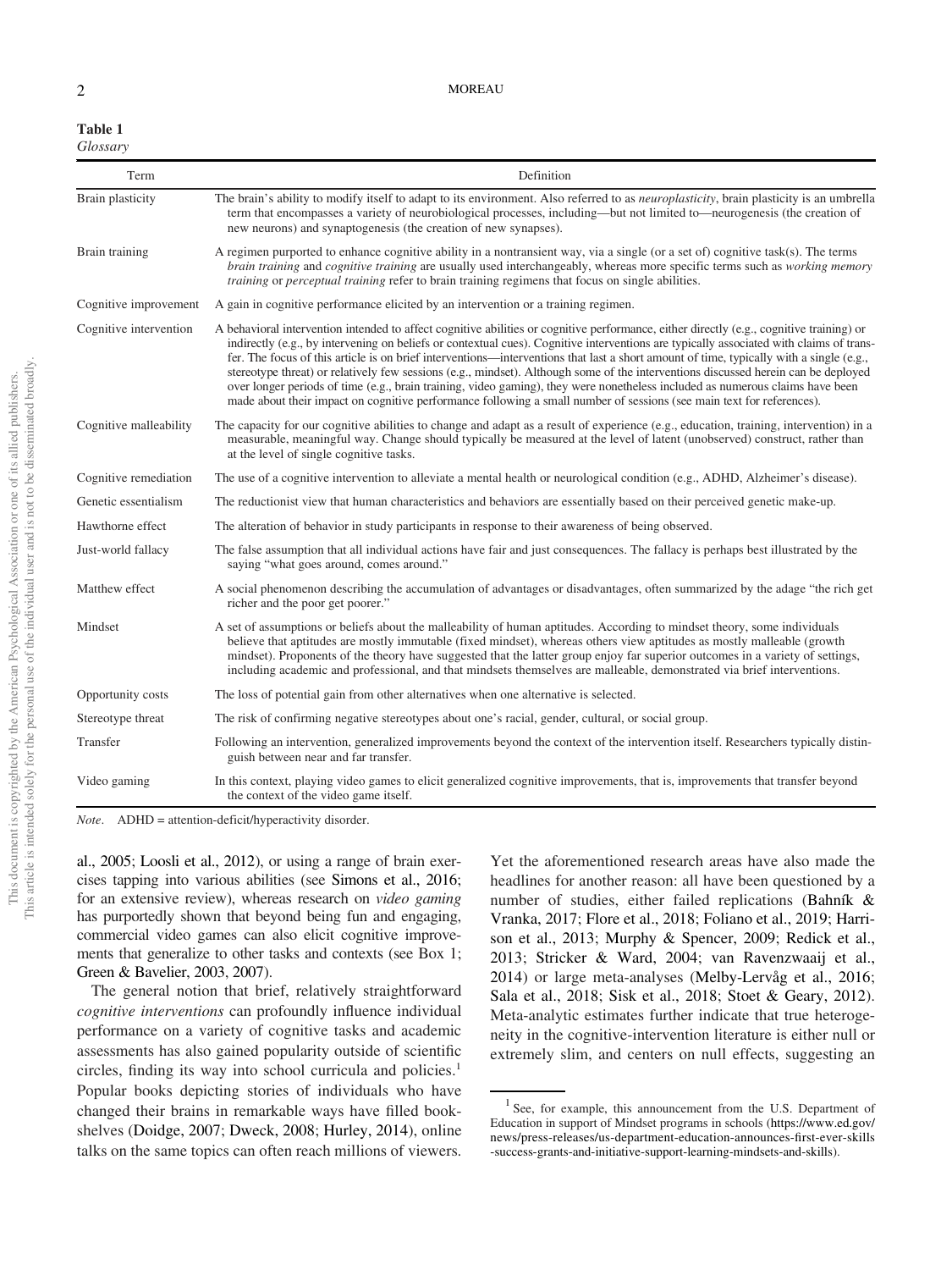

# David Moreau

overall lack of effectiveness (Aksayli et al., 2019; Gobet & Sala, 2020; Melby-Lervåg et al., 2016; Sala et al., 2019; Sisk et al., 2018). Although these mixed findings might not question the validity of each line of research per se, they underline important gaps in our theoretical understanding of *cognitive malleability* and its determinants (Moreau, 2021).

Admittedly, the aforementioned research areas are not the only mainstream cognitive interventions that have come under scrutiny in the last few years. For example, areas such as bilingualism (Lehtonen et al., 2018), chess playing (Sala & Gobet, 2017), music training (Sala & Gobet, 2017; 2020a), and physical exercise (Diamond & Ling, 2019a) have all been called into question by recent meta-analytic findings. Yet these activities are associated with a number of benefits that are not contingent upon cognitive gains from mastering another language, the game of chess, or a musical instrument, to staying fit and healthy. In contrast, the motivation to participate in brain training, stereotype threat, mindset, or (perhaps to a lesser extent) video game interventions largely depends on the scientific evidence for cognitive gains (Moreau, 2021). As such, reliable assessment of empirical claims, together with a finer understanding of the underlying mechanisms, is arguably more pressing for the four areas of research discussed herein than for activities intrinsically associated with positive outcomes. Building on these four examples, here I revisit evidence for the notion that brief cognitive interventions can elicit meaningful, generalized cognitive improvements, and suggest that many popular findings are inconsistent with dominant theoretical and empirical frameworks in psychology and neuroscience.

## Box 1. The Generalizability Paradox

One of the most debated questions in the pursuit of generalized cognitive improvement via behavioral interventions is that of *transfer*—the capacity for a given training regimen to generalize outside of the training context. Training is said to transfer if it elicits improvements that can be measured on tasks different from those that were part of the training regimen. Phrasing this distinction as a dichotomy is an oversimplification, however; some assessment tasks depart from those of training regimens but remain relatively similar, others are completely different. Acknowledging this granularity has led to the distinction between *near* transfer, when tasks are thought to measure the same underlying construct or ability, and *far* transfer, when tasks tap into different constructs. Although this distinction is helpful, in that it illustrates the notion that the question of transfer is not a dichotomous one, it is unlikely to go far enough, with transfer perhaps being best modeled as a continuum (Baltes et al., 1989; Baltes & Willis, 1982), (Figure 1).

Over a century of research in psychology has shown that our aptitudes can be developed via learning, but that the best way to improve is to practice on the task of interest (Noack et al., 2009; Stine-Morrow & Basak, 2011). Only on rare occasions (e.g., ceiling effect, clinical conditions) does practice not result in improvements. In contrast, cognitive interventions often target core abilities that are thought to influence many others in order to elicit generalized improvements, including gains on different abilities. This is the case for popular paradigms such as working memory (Harrison et al., 2013; Jaeggi et al., 2008; Redick et al., 2013) or attention (Tang & Posner, 2009) training, perhaps akin to preseason conditioning for athletes in many sports. However, because transfer from one ability to another remains limited at best (Gobet & Sala, 2020; Sala & Gobet, 2019), some training regimens are designed to target a range of cognitive abilities, so as to maximize the likelihood of ecological benefits (Buitenweg et al., 2017). Research using multiability paradigms is more encouraging than for single-task or single-ability regimens (Cheng et al., 2012), yet the overall view remains that robust evidence for generalized improvements is lacking (Simons et al., 2016).

#### Mechanisms and Limits of Cognitive Improvement

Although cognitive improvements are changes that are measured, and thus defined, at the behavioral level, proponents of cognitive interventions often embrace a rhetoric rooted in neuroscience to justify claims of improvements. Specifically, one key account to explain generalized improvements following cognitive interventions is that of *brain plasticity*. In her bestseller *Mindset* (Dweck, 2008), Carol Dweck describes a typical growth mindset intervention in which researchers tell students how "the brain is more like a muscle ... [it] grows and gets stronger when you learn" (p. 229). In a related TED talk, Dweck specifically mentions how "fixed mindset" students show "hardly any (brain) activity" when confronted with a problem, in contrast with "growth mindset" students, whose "brain is on fire" when facing the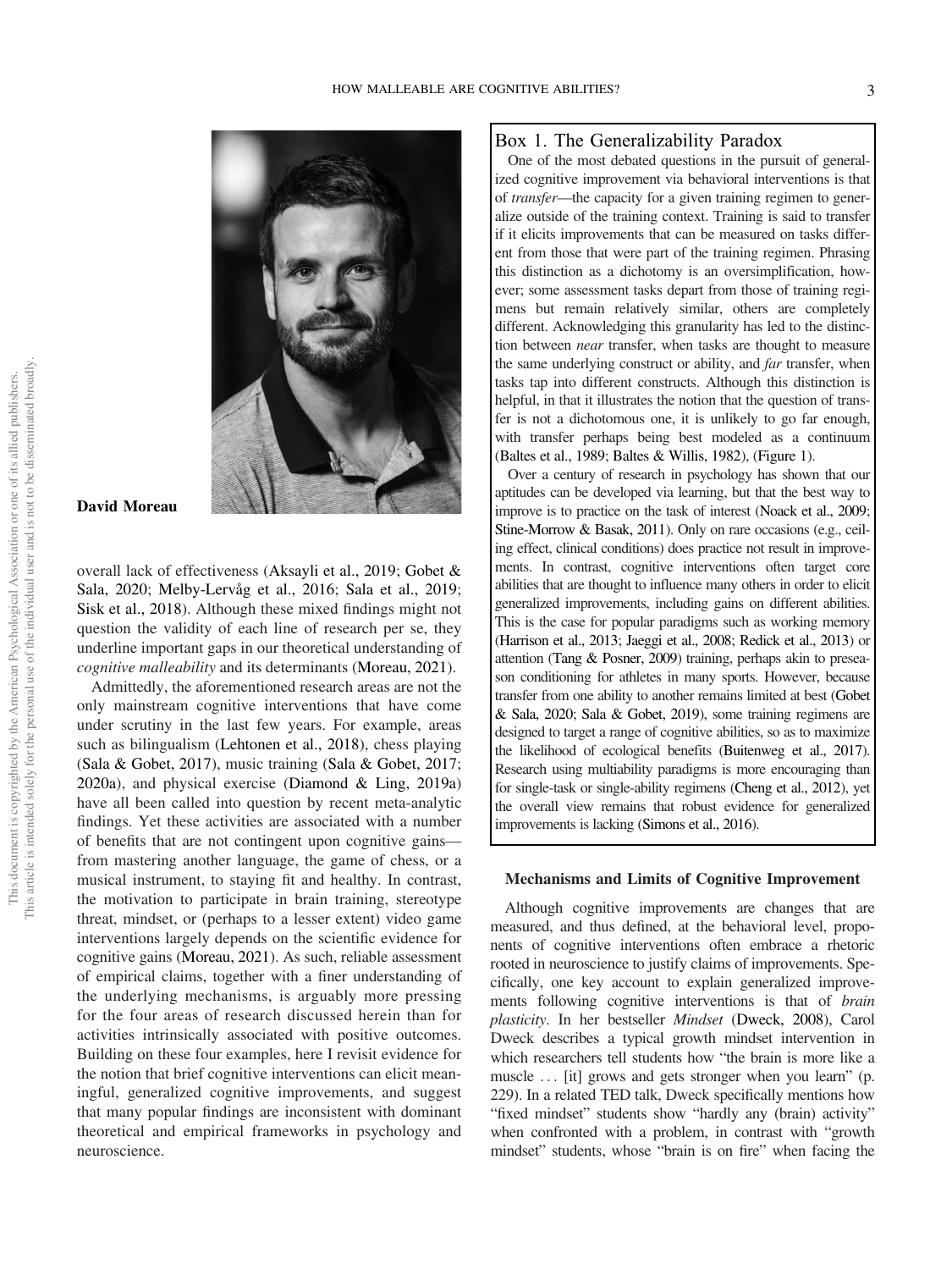



*Note*. Top: Scope of abilities targeted by cognitive training, from single tasks to general education. Middle: Continuum of hypothesized gains, ranging from no transfer (left) to near, far and real-world transfer (right). Bottom: Empirical support for the claims of transfer. The descending arrows show the relationship between single-task training regimens (the most common type of regimen in the literature), hypothesized gains, and corresponding empirical evidence. See the online article for the color version of this figure.

same challenges.<sup>2</sup> This is not just a peculiarity of popular media—similar claims, reviewed in a recent publication by Burgoyne and colleagues (2020), have been made in peerreviewed publications (e.g., Dweck, 2012).

Relatedly, many brain training programs claim to be based on what is often referred to as the "new science of brain plasticity" (Merzenich, 2013), and use this rhetoric to support claims of improvement. Examples abound, but this is perhaps most evident in the context of *cognitive remediation*: "Given the great weight of evidence for neuroplasticity, why are cognitive exercises not more widely recognized as a treatment for learning disabilities?" (Arrowsmith-Young, 2012; p. 9). Similar arguments have been made in video gaming research (Bavelier & Davidson, 2013), especially when emphasizing potential for low-performing individuals. Skeptics are told that the idea that the brain is fixed has long been debunked (Tokuhama-Espinosa, 2018), and that any reluctance to accept findings touting intervention-induced cognitive improvements is thus misguided (Arrowsmith-Young, 2012).

There are several issues with this rhetoric. First, calling upon the plastic properties of the brain neither validates nor undermines claims of improvement. Learning is undoubtedly associated with neural changes, both at the functional (Woollett & Maguire, 2011) and structural levels (Scholz et al., 2009; C. J. Steele et al., 2013). Whether learning generalizes across stimuli, tasks, or contexts, however, is another matter altogether. Furthermore, the commonly emphasized novel aspect of brain plasticity is also unwarranted. Neural processes supporting learning, such as synaptogenesis and long-term potentiation, have been documented for decades (Bliss & Lømo, 1973; Sperry, 1963), adult neurogenesis was first demonstrated more than half a century ago (Altman, 1962; Altman & Das, 1965). This field of research remains extremely active; for example, the jury is still out with respect to whether adult neurogenesis occurs at all in humans (Anacker et al., 2018; Moreno-Jiménez et al., 2019; Sorrells et al., 2018). Yet these claims have little relevance

<sup>2</sup> https://www.ted.com/talks/carol\_dweck\_the\_power\_of\_believing\_that \_you\_can\_improve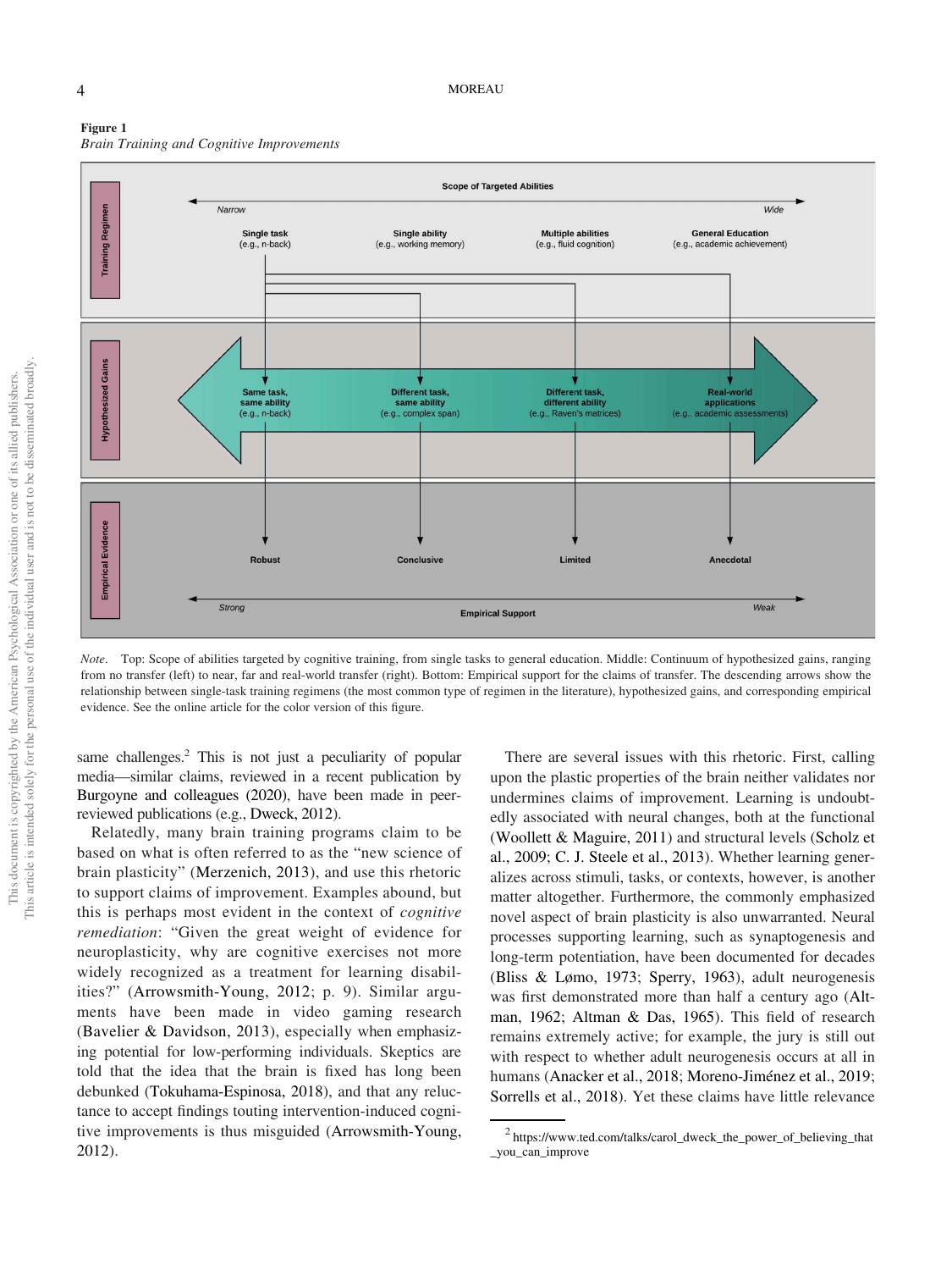to the notion of intervention-induced cognitive improvements—even interventions that fail to elicit changes at the level of cognitive constructs are associated with neural changes (Román et al., 2016).

Shifting focus to behavior does not eliminate all inconsistencies. The core idea of all these research areas is that the ability or mechanism being targeted by the intervention is central to many aspects of performance (Melby-Lervåg et al., 2016; Sala et al., 2018; Sisk et al., 2018; Stoet & Geary, 2012), and thus has downstream ramifications to many aspects of our lives. Yet many questions remain. For example, given the width of experiences to which individuals are exposed daily, how can interventions that appear to largely mirror natural environments elicit substantial change? Or, put differently, what is so special about these interventions that leads to improvements, above and beyond everyday interactions within ecological settings? This is perhaps most explicit in the case of mindset interventions, where experimental manipulations are very similar to the type of feedback students have typically received at school and at home for years, sometimes decades (Song, 2018; Sun, 2019; Truax, 2018). Despite these similarities, natural feedback appears to have no clear effect—mindset is not associated with academic persistence (Macnamara & Rupani, 2017), and correlates at best weakly with achievement or performance in ecological settings (Sisk et al., 2018)—whereas growth mindset feedback delivered over a session or two has measurable consequences (Paunesku et al., 2015; Yeager et al., 2019). Similar arguments hold for stereotype threat research, brain training, and video gaming—how can interventions whose characteristics do not appear to drastically differ from natural environments have such profound impact?

Intervention proponents have attempted to address this criticism, for example via the notion of "recursive processes that accumulate effects over time" (Yeager & Walton, 2011; p. 285) in mindset research. The rationale with this argument is that although mindset interventions are brief, they help initiate what can be conceptualized as a *snowball effect*, "whereby better performance each term reinforce[s] more adaptive attributions for early academic struggles" (Yeager & Walton, 2011, p. 277). In the same article, Yeager and Walton (2011) also discuss this idea in the context of stereotype threat interventions, whereas a similar rationale has been proposed in the field of brain training, especially in developing populations—although training is brief and targeted, it is thought to enable more engagement with the natural classroom environment, so that the latter itself becomes a form of training (see Sala & Gobet, 2020b; for a recent review). These are laudable attempts to uncover some of the mechanisms underlying cognitive interventions and represent developments in the right direction. However, it remains that the aforementioned inconsistencies are not well explained by current, poorly defined frameworks of cognitive malleability (Katz et al., 2018; Renshaw et al., 2018), and underline the lack of theoretical grounds within these research areas (Katz et al., 2018).

## Toward Nuanced Claims of Improvement

It could be argued that in the case of interventions, mechanisms do not matter, as effects themselves have inherent implications. Why worry about underlying mechanisms when an intervention shows tangible benefits? This view, however, is problematic for a number of reasons. First, it prevents generalizations to individuals who differ from typical research participants (i.e., out-of-sample predictions). For example, in some contexts low-performing individuals appear to benefit most from brain training interventions (Jaeggi et al., 2008; Zinke et al., 2014), in others, individuals with higher baseline performance seem to show greater improvements (Bürki et al., 2014; J. L. Foster et al., 2017; Guye et al., 2017). Similarly, a number of mindset interventions have shown greater benefits for individuals with lower socioeconomic status (Paunesku et al., 2015; Yeager et al., 2019), whereas others have not (Brez et al., 2020; Burgoyne et al., 2018). Why these effects differ across studies remains largely unknown, hindering robust predictions in a variety of contexts (Cesario, 2014).

Second, poor understanding of the mechanisms of improvement exacerbates threats to construct validity: if interventions are associated with other, unidentified variables that are not directly manipulated, or if the manipulated variables have consequences unbeknownst to the researcher on other factors, the hypothesized improvements might not hold outside of research settings. For example, a cognitive intervention may be systematically associated with specific characteristics (researchers, environments, protocols) that are part of the original study, but not of scaled implementations. This is not unreasonable given that cognitiveintervention studies are almost never double-blind (Moreau & Corballis, 2019), and thus that participants' or researchers' expectations have the potential to influence study outcomes (see Box 2). Importantly, random assignment to experimental conditions does not necessarily circumvent this limitation, especially when confounds are subtle and theoretical frameworks undefined.

Finally, limited theoretical frameworks of cognitive malleability also preclude convincing claims for gains at the latent level, as opposed to the more plausible artificial improvements on a task or set of tasks (Moreau & Conway, 2014; Moreau & Wiebels, 2021; Shipstead et al., 2012). Improvement is often demonstrated at the level of a single task, thought to measure the latent ability of interest (but see for instance Paunesku et al., 2015; Yeager et al., 2019; for counterexamples), despite empirical work demonstrating that task improvements and change in latent ability are not synonymous (Moreau et al., 2016; Shipstead et al., 2012), especially in the context of interventions (Moreau &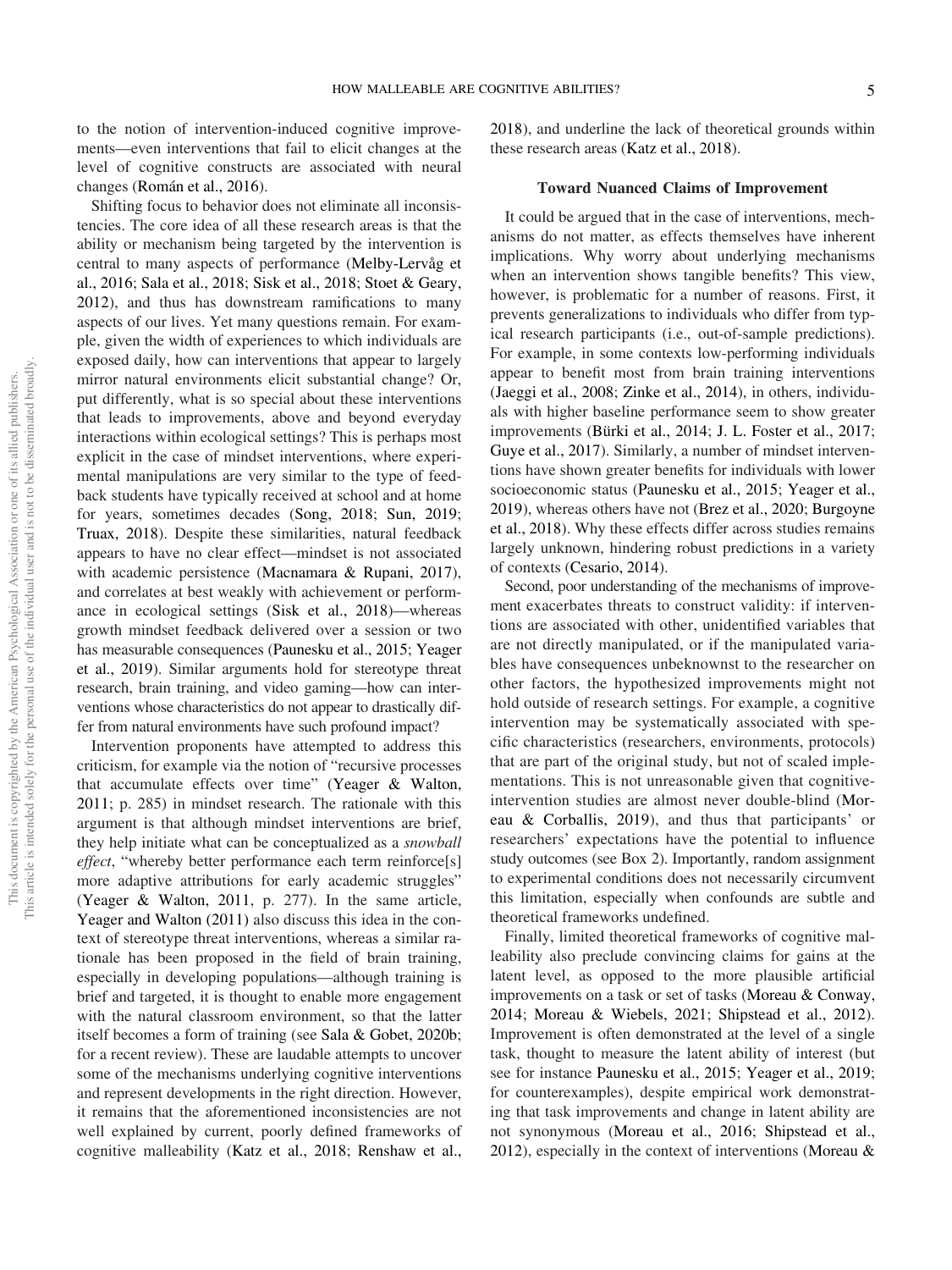# Box 2. The Mindset Circularity Problem

In a typical mindset intervention (Dweck, 2008), a group of children is told that "the brain is like a muscle" (growth mindset group), whereas others are given scientific facts about the brain without any reference to its plasticity (control group). After the intervention, researchers typically measure outcomes such as how much effort students showed on a set of problems or how well they performed on a test. There are a number of issues with this type of intervention, mainly stemming from the lack of adequate control and blinding to conditions.

First, the similarity between the intervention and outcome measures means that the research hypothesis cannot be plausibly concealed from participants. It is thus likely that participants will behave in accordance with researchers' expectations —that is, *Hawthorne effect* (French, 1953; see also Boot et al., 2013)—a risk potentially exacerbated given the ubiquity of mindset posters in classrooms around the globe (Denworth, 2019). As a result, mindset interventions may work within research settings, but not generalize to contexts where expectancy effects are more nuanced (Brougham & Kashubeck-West, 2017; Foliano et al., 2019)—an assumption consistent with the absence of clear association between growth mindset and either academic persistence (Macnamara & Rupani, 2017) or academic achievement (Aronson et al., 2002; Furnham et al., 2003; Sisk et al., 2018).

Second, there is no indication that the growth message component really is what elicits benefits, an idea supported by findings showing that interventions that promote reflecting on the relation between schoolwork and life goals ("sense-of-purpose" interventions) show the same benefits as growth-mindset interventions (Paunesku et al., 2015). In other words, we cannot infer whether effects truly are influenced by valuable information about abilities, or perhaps simply by being told a positive, empowering story. Mindset proponents sometimes argue that the malleability of cognitive abilities is demonstrated by mindset interventions (Dweck, 2008), but this line of reasoning is circular—even if believing that cognitive abilities are malleable does benefit individuals in some ways, this has no implications for the empirical question of whether abilities really are malleable.

Conway, 2014). Single tasks can be very sensitive to similarities with training regimens, or more broadly be impacted by a component of the intervention despite the absence of change in latent ability (Sala & Gobet, 2019; Shipstead et al., 2012; Simons et al., 2016). When cognitive interventions include multiple outcome measures of the underlying construct, claims of improvement are much more elusive or limited (Colom et al., 2013; Foliano et al., 2019; Harrison et al., 2013; Owen et al., 2010; Redick et al., 2013; Stojanoski et al., 2020; Unsworth et al., 2015).

In accounting for these limitations, proponents of cognitive interventions are revisiting strong, early claims with more nuanced statements. From the "striking effects on educational achievement" of mindset interventions (Yeager & Walton, 2011), "striking differences in the pattern of performance" between growth- and fixed mindset students (Diener & Dweck, 1978), or "the striking result of a trainingrelated gain in fluid intelligence" (Jaeggi et al., 2008), the discourse in the same research groups now favors more measured statements. Caution with respect to the meaning of cognitive gains at the construct level (e.g., "the main finding showed no significant changes in the assessed psychological constructs"; Colom et al., 2013), or about unwarranted generalizations (e.g., "not all forms of growth mindset interventions can be expected to increase grades, even in the targeted subgroups"; Yeager et al., 2019; Box 3) is now common. This apparent shift to reconcile bold early rhetoric with subsequent null findings in large replications (Foliano et al., 2019; Redick et al., 2013) is consistent with recent developments in a broader line of work in the behavioral sciences, which have challenged the idea that behavior is highly malleable and can be easily molded via experimental manipulations (Moreau et al., 2019). Can a few minutes spent with our feet apart, hands on hips and chin upward help us secure our dream job at the next interview (Carney et al., 2010)? Can holding a pen between our teeth let us see life in a more cheerful way (Strack et al., 1988)? Or does reading words commonly associated with the elderly make us walk slower (Bargh et al., 1996)? Based on well-powered—often preregistered—failed replications (Wagenmakers et al., 2016; Doyen et al., 2012; Garrison et al., 2016), the answer to all of the above appears to be negative, casting further doubt on extreme stances about the malleability of behavior.

These inconsistent findings do not necessarily mean that generalized cognitive improvements are impossible (but see Sala & Gobet, 2017, 2019), yet it does suggest that meaningful gains remain elusive and restricted (Diamond & Ling, 2019b; Harrison et al., 2013; Meiran et al., 2019; Simons et al., 2016; Takacs & Kassai, 2019), with heavily constraining individual baselines (Guye et al., 2017; Zinke et al., 2014), and that little is known about how individual characteristics influence long-term changes in cognitive ability (Bailey et al., 2020; Bunge & Wright, 2007). Cognitive improvements are likely more dynamic than commonly acknowledged in the intervention literature mentioned herein—when genuine, gains are typically short-lived (Jaeggi et al., 2014; Orosz et al., 2017), often have limited ecological validity (Harrison et al., 2013; Moreau & Conway, 2014; Shipstead et al., 2012), and are most plausibly constrained by attractor states within nonlinear dynamical systems (McClelland et al., 2010; Renshaw et al., 2018; Taya et al., 2015). In addition, reciprocal relationships between cognitive ability and other factors, such as determination or self-regulation (Malanchini et al., 2019), create complex systems that are challenging to model, especially under traditional longitudinal frameworks (Watts, 2017).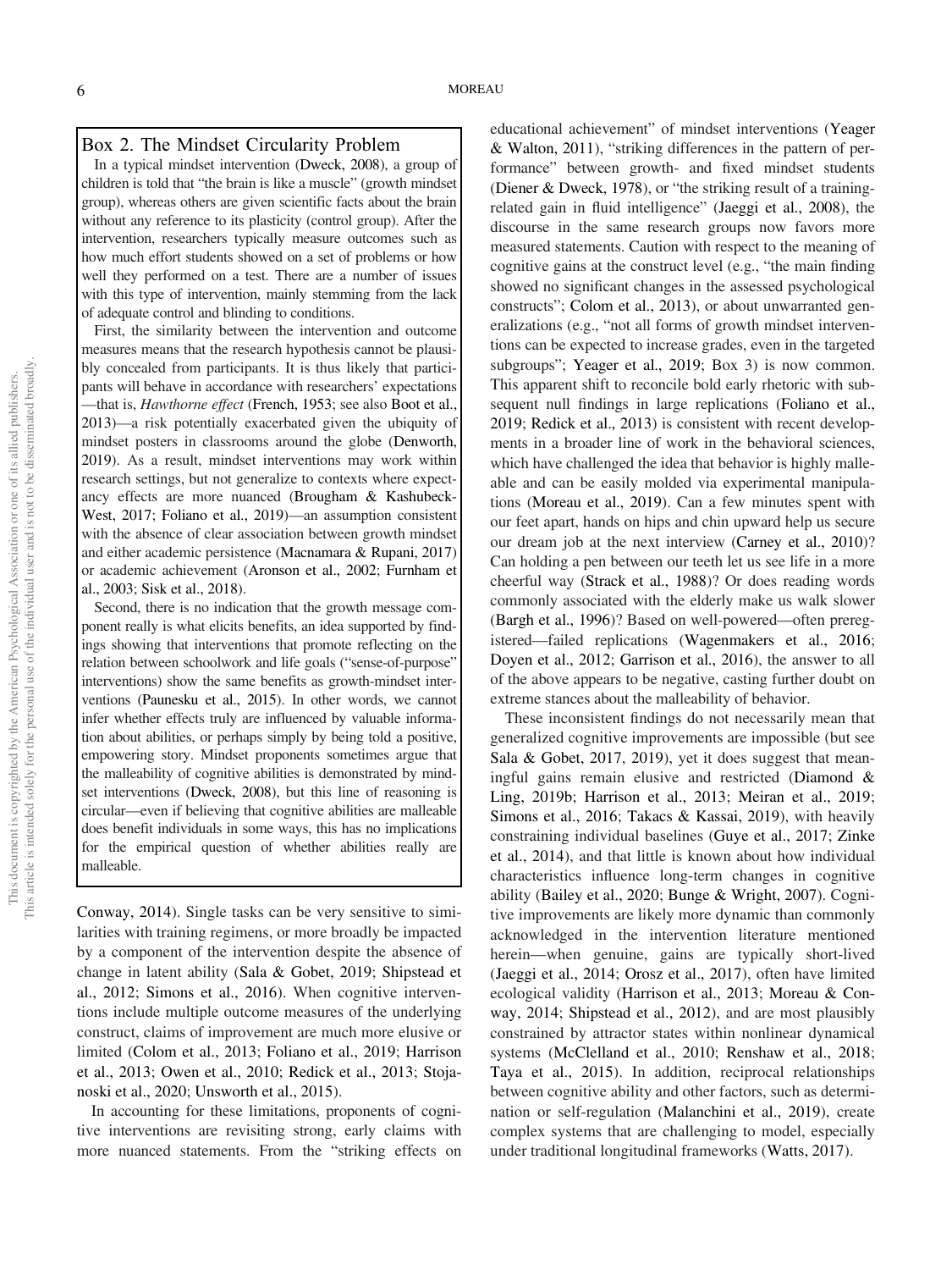## Box 3. The Subgroup Specificity Fallacy

A number of cognitive interventions follow up on null effects with subgroup analyses. These analyses often yield significant effects for specific subgroups—for example, low performing students (Paunesku et al., 2015), individuals with lower cognitive abilities (Jaeggi et al., 2008), or participants whose training performance showed particular characteristics (Jaeggi et al., 2011)—and typically interpret these findings as evidence for the intervention being effective (or more effective) for specific populations. Unless these analyses are preregistered and interpreted with caution (e.g., Yeager et al., 2019), however, they present a number of issues (Cui et al., 2002; Oxman & Guyatt, 1992; Pocock et al., 2002; Tidwell et al., 2014).

Randomized controlled interventions are designed to compare groups, such as an experimental group versus a control group. Randomization provides safeguards against a number of confounds when comparing these specific groups, but not when these are broken down into subgroups. A classic example is with low-performing individuals on a baseline measure —if their difference scores are considered in isolation, these individuals will tend to show improvements on subsequent measurements because of regression-to-the-mean effects (Moreau et al., 2016; Nesselroade et al., 1980; Smoleń et al., 2018), irrespective of treatment effects (see Figure 2). Although this particular fallacy has become rare in major publications, it remains surprisingly common in the broader field of cognitive interventions.

Other problems with subgroup analyses are more subtle. For example, brain training interventions often include analyses contrasting responders on the training regimen (i.e., individuals who show the greatest gains on the training task) with nonresponders, in order to compare these subgroups on the outcome variable of interest (Tidwell et al., 2014). This type of analysis is problematic, as it is possible that individuals who show greater response to the training regimen also possess other characteristics making them more likely to show postintervention improvements (motivation, awareness of experimenter's expectations, floor effect, etc.).

Finally, a major issue with subgroup analyses comes with the associated flexibility in data analysis; subgroups can be created in many different ways within a variable, and for many potential variables. In all cases, the solutions are straightforward—subgroup analyses should be predefined, ideally in the form of a preregistration; exploratory subgroup analyses should be clearly labeled as such, and confirmed in subsequent studies (Mellor & Nosek, 2018; Moreau & Wiebels, 2021; Nosek et al., 2018). When many subgroup analyses are performed, they should preferably be combined in multilevel analyses, rather than assessed independently.

This inherent complexity suggests great potential for future work, away from effect-centered research and toward the development of theoretical frameworks of cognitive malleability (Katz et al., 2018). Formalizing hypotheses computationally might prove to be a necessary step to propose refined models that go beyond broad, uninformative claims of improvement, and enable individual-level predictions (Farrell & Lewandowsky, 2010; Moreau, 2021; Moreau & Wiebels, 2021). Similarly, refined measurements and explicit estimation of process overlap across the content of interventions and outcome measures will facilitate precise and robust inferences (Moreau & Wiebels, 2021). These are timely issues for the field to consider—efforts toward building computational models of cognitive improvements are in line with recent calls to recognize the importance of theoretical work (Fiedler, 2018; Gray, 2017; Greenwald et al., 1986; Krakauer et al., 2017; Muthukrishna & Henrich, 2019; Smaldino, 2019; Szollosi et al., 2019) and the farreaching ramifications of measurement issues (Eisenberg et al., 2019; Flake & Fried, 2019; Poldrack & Yarkoni, 2016) in psychology and neuroscience. In the meantime, current gaps in our mechanistic understanding call for caution and should encourage constructive skepticism about cognitiveintervention research (see Table 2).

## Consequences of Exaggerated Claims

Acknowledging limitations in our understanding of cognitive malleability is of epistemological concern—an important endeavor to further define underlying processes and mechanisms. Yet given the noninvasiveness and inexpensiveness of cognitive interventions, many researchers and practitioners have argued that there is little cost in large-scale implementations (Rattan et al., 2015), irrespective of our mechanistic understanding; the worst possible outcome of such interventions is a lack of improvement. This view is questionable, however—exaggerated emphasis on cognitive malleability, to the detriment of other, less malleable attributes, brings about a number of serious problems (Moreau et al., 2019).

First, any type of intervention is associated with *opportunity costs* (Moreau, 2021; Moreau et al., 2019; Russell et al., 1996; Simons et al., 2016). Given time constraints, the number of activities, programs or interventions in which one can take part is inherently limited. In school curricula, these opportunity costs are especially salient, as they often involve taking time away from core academic subjects (E. M. Foster et al., 2007). In cases where alternatives are known to benefit individuals and have direct practical implications (e.g., physical exercise, teaching aides, development of specialized educational resources), opportunity costs can also lead to failures to provide adequate assistance to individuals, which themselves can engender more negative outcomes (i.e., *Matthew effect*; Merton, 1968). Importantly, opportunity costs can differ across interventions—those associated with inexpensive, short-term interventions may be easier to justify than the costs that come with longer, less scalable programs. These differences should be factored in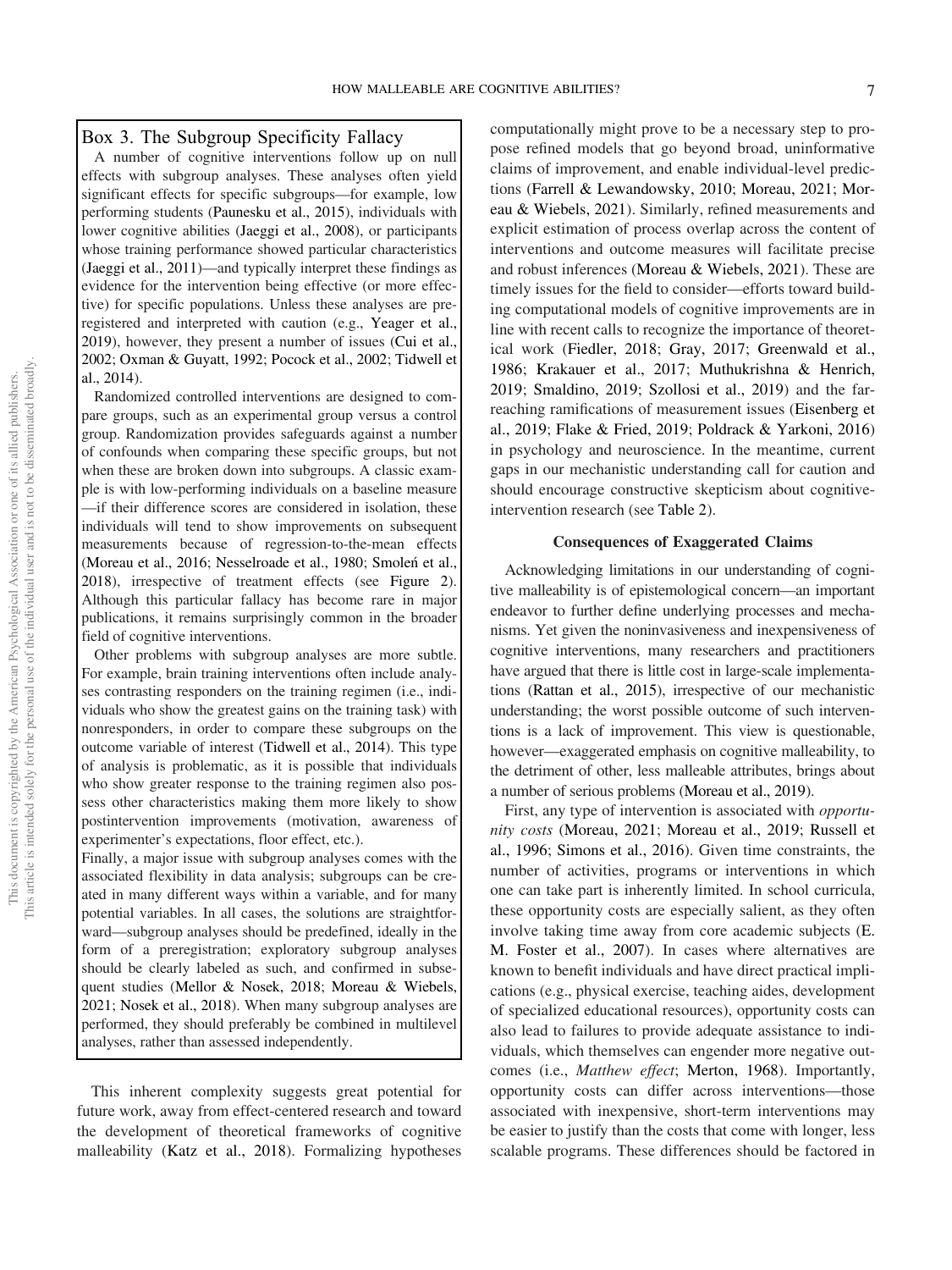



Baseline standardized score

*Note*. The graph shows the relationship between baseline scores on an outcome variable and the change from baseline to postintervention, for a simulated intervention with no effect  $(N = 1,000; M = 0, SD = 1)$  for both baseline and postintervention scores, assuming Gaussian distributions and no test-retest effects). The size of the dots represents the observed regression-to-the-mean effect. Regression to the mean is a direct consequence of baseline scores; extreme scores will tend to regress toward the mean, creating the illusion of a treatment effect. If one isolates a group based on baseline score (e.g., low performers, pink dots), it will seem to improve greatly over the course of the intervention compared with average performers (gray dots). However, the same would happen if one were to isolate high performers instead (green dots)—this phenomenon is a statistical artifact. See the online article for the color version of this figure.

when considering involvement, especially at the institutional level (Kraft, 2020; Lortie-Forgues & Inglis, 2019).

Beyond direct trade-offs stemming from the choice of an intervention over another, a number of other negative effects

are more pernicious. Constant focus on effort or change has the potential to stigmatize individuals in a profoundly debilitating way (Moreau et al., 2019; Nathan, 2017), perhaps best illustrated in the context of learning disorders. When surrounded by

# Table 2

| <b>Outstanding Questions</b> |  |
|------------------------------|--|
|------------------------------|--|

| Focus         | <b>Ouestion</b>                                                                                                                                                                                                                           |
|---------------|-------------------------------------------------------------------------------------------------------------------------------------------------------------------------------------------------------------------------------------------|
| Explanatory   | Are there moderating variables that can account for the mixed evidence surrounding the effectiveness of cognitive<br>interventions?                                                                                                       |
| Correlational | What are the behavioral and neural dynamics associated with cognitive improvements?                                                                                                                                                       |
| Comparative   | How do brief cognitive interventions compare with longer forms of interventions (e.g., education) or with regimens which<br>mechanisms of improvement are hypothesized to be different (e.g., physical exercise, mindfulness meditation)? |
| Philosophical | Should generalized improvements be the goal?                                                                                                                                                                                              |
| Societal      | What are the implications for society, in terms of policies and decisions? Are current models based on meritocracy outdated<br>given current scientific knowledge?                                                                        |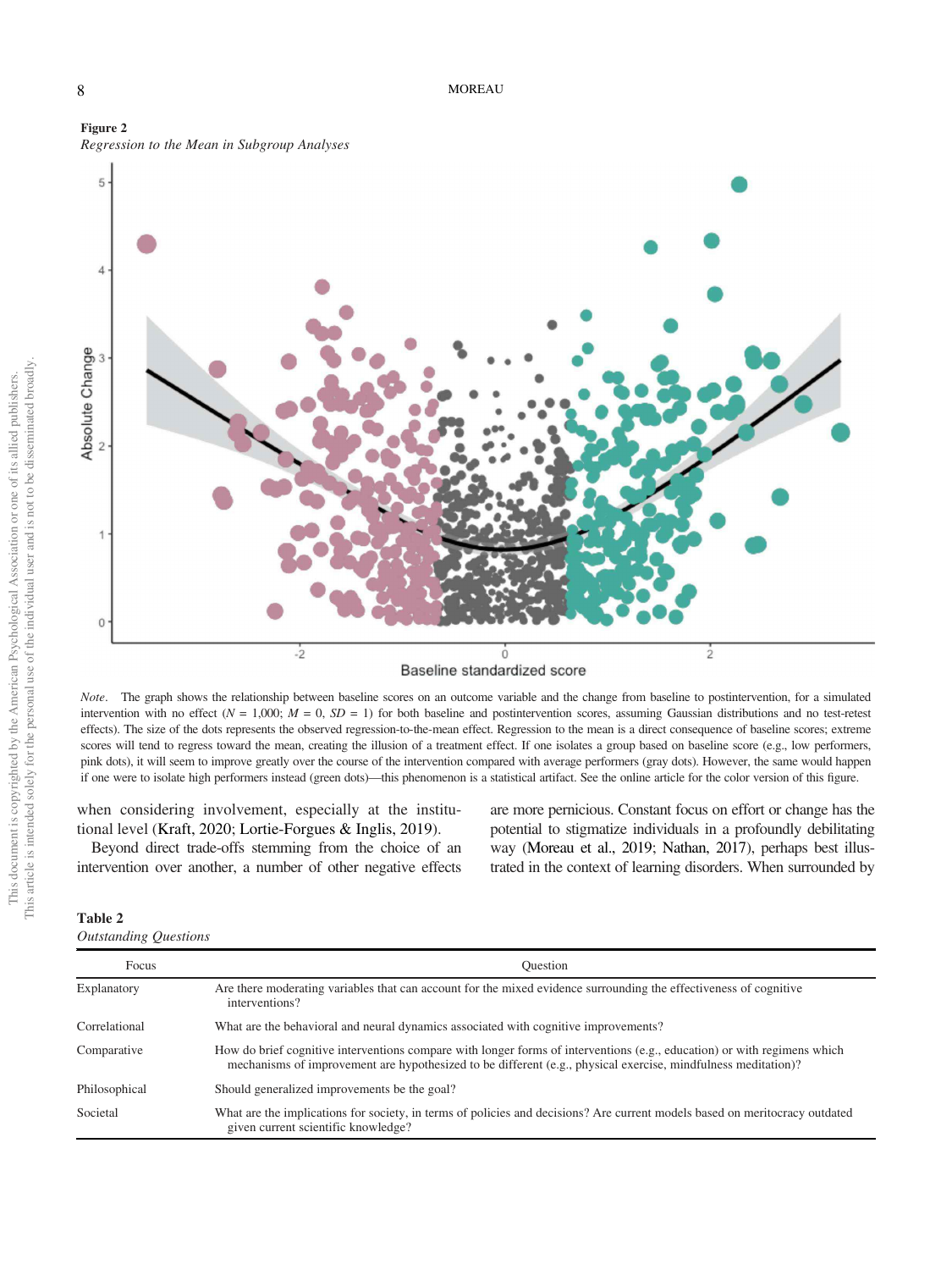claims that remediation is a matter of effort and perseverance, parents and educators are led to believe that "children with learning disabilities can change their lives by improving cognitive functioning" (Eaton, 2010). This rhetoric is dangerous, because it does not acknowledge how profound some of these learning disorders are, and how limited change may be (Chacko et al., 2014; Goswami, 2015; Shaywitz & Shaywitz, 2005; van der Donk et al., 2015). If a child does not improve over time when exposed to seemingly evidence-based remediation programs, the conclusion is often that she must not be doing enough. Examples abound in the mindset literature; for example, Rattan and colleagues (2015) stated the following: "Students with fixed mindsets avoid challenges ... dislike effort ..., and give up more easily when facing setbacks" (p. 722). Similarly, Dweck (2009) mentioned that "people with a fixed mindset believe that if you have natural talent, you shouldn't need much effort"  $(p. 5)^3$ . The implicit assumption is that effort, much more than cognitive ability, is self-regulated—one can simply decide to work more or to give up. Yet this is an assertion that requires substantiation; as with cognitive abilities, effort and perseverance appear to be relatively stable traits across the life span (Digman, 1989), with strong genetic correlates (Lo et al., 2017; Rimfeld et al., 2016). Although they do not imply that these traits cannot be changed, as claimed by extreme *genetic essentialism*, these findings do suggest that we, as a society, need to be careful about what implicit premises are shaping our expectations, for ourselves and for others.

#### From Scientific Evidence to Policy

The notion that cognitive abilities are largely malleable is especially appealing to progressive, liberal, democratic societies, following on from a number of policies that were implemented with the general goal—either direct or indirect—to reduce individual differences. In the past century, nutrition programs and dietary guidelines have helped millions of children develop normally (Jahns et al., 2018), universal health care has allowed dramatic improvements in population health (Navarro et al., 2006), and compulsory education for all children has facilitated social integration and economic prosperity (Gathmann et al., 2015). On the surface, recent movements acclaiming cognitive malleability are not unlike large-scale policies successfully implemented in the past—they stem from recognizing the presence of barriers in the way of individual achievement and constitute an effort to remedy salient societal problems.

Although these efforts are laudable, it is also important that society and popular opinion do not get ahead of current scientific knowledge. When science and society are misaligned, distorted expectations and unachievable goals can arise, in an unhealthy climate that fosters frustration (Wrosch et al., 2003, 2007). Arguably, the scientific pursuit is about what is true, rather than what is convenient, or in line with our core values, even if that means pointing out differences between individuals. This does not imply that researchers bear no responsibility with respect to how their findings are being used, and possibly distorted, but the question of truth remains different from that of implications. As a case in point, research in genetics has uncovered myriad differences between individuals, yet how these have been mischaracterized by deviant groups to justify atrocities and discrimination can hardly be taken as a criticism of the empirical evidence itself. Identifying individual differences and limits to cognitive malleability is a step toward implementing collective actions that can benefit everyone.

Beyond ethical considerations at the individual level, one could argue that deliberately emphasizing the malleability of our cognitive abilities may in some instances be beneficial. For example, economies might thrive in contexts where individuals believe they can change beyond what science suggests, in a dynamic that encourages them to surpass themselves. Yet this view ignores the psychological cost of failure (Nathan, 2017)—individuals who constantly fall short of expectations, both theirs and those set by society, are on average less happy (Bühler et al., 2019), more depressed (Gamble et al., 2019), and less likely to hold a job (Lallukka et al., 2019), all aspects which themselves hinder success (Shamir, 1986) and prosperity (Radcliff, 2001). The cost is not just individual; distorted expectations also generate an unnecessary burden for society.

The issue runs deeper than its manifestation in psychology or neuroscience. Underlying many of these extreme ideas is the notion that underachievement is not primarily driven by genetic attributes or structural scarcity, but by failures to view oneself as malleable or to exercise self-discipline. Not only is this idea false, it is dangerous—if chance or society are not the major determinants of individual successes and failures, it is tempting to explain away societal injustice (Nathan, 2017), in line with the *just-world fallacy* (Lerner & Miller, 1978; Lerner & Simmons, 1966). When unchallenged, this view can become a barrier to appropriate interventions, decisions and policies (Furnham, 2003). Although I do not claim that the proponents of cognitive-intervention research whose work I discuss in this article support this view, nor that they in any way embrace it, the unintended consequences of overstating the role of environmental factors in success are pernicious and not confined to academic research, and as such need to be closely considered (Moreau et al., 2019). The meaningful development of

<sup>3</sup> Dweck has revisited this assumption in an opinion piece for *Education Week* in 2015 that claimed the following: "[E]ffort is key for students' achievement, but it's not the only thing. Students need to try new strategies and seek input from others when they're stuck. They need this repertoire of approaches—not just sheer effort—to learn and improve" (https://www .edweek.org/leadership/opinion-carol-dweck-revisits-the-growth-mindset/ 2015/09). However, the stronger claims equating mindset with effort have found widespread support among peers and practitioners, with far-reaching implications across fields and professions (see Burgoyne et al., 2020, for a direct test of this particular premise of mindset theory).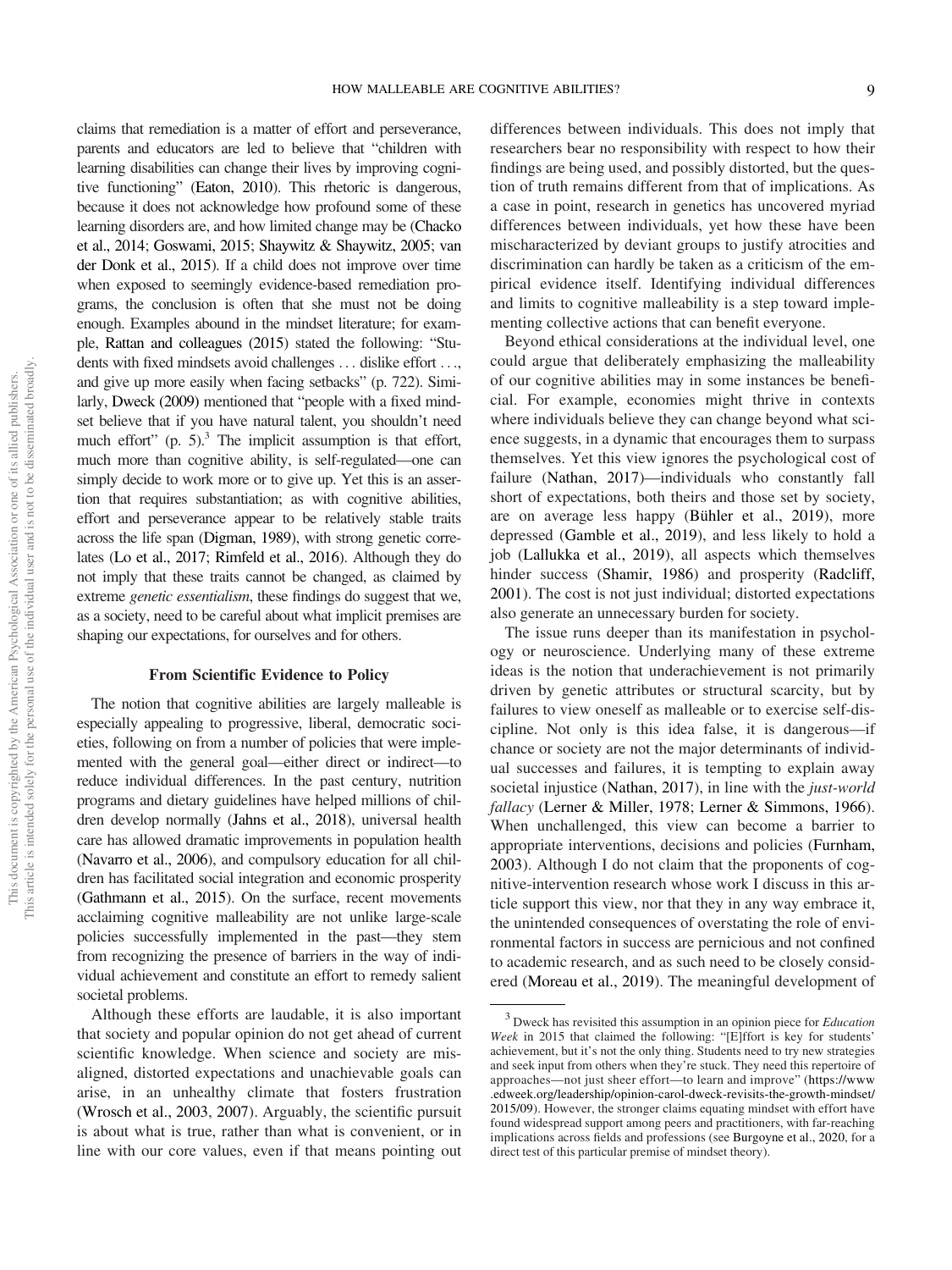individual aptitudes and abilities is a process that likely takes time, consistent with research in education (Ritchie & Tucker-Drob, 2018; Stine-Morrow & Payne, 2015): early learning and interactive reading have well-documented effects on long-term abilities, yet they require sustained effort (Protzko et al., 2013).

#### Concluding Remarks

Given the promise of significant change with little investment or resources, cognitive interventions are appealing to a wide range of individuals and institutions. In many respects, however, robust scientific evidence to confirm these benefits is still lacking, and the underlying mechanisms of improvement remain poorly understood (see Table 2). For now, caution is thus required, especially when these findings are used to support large-scale policies. Individual differences in human ability are profoundly complex—a view that recognizes these differences, rather than stigmatize them or further a rhetoric of extreme cognitive malleability, is one that is not only more accurate, but also provides the foundations for a fair and just society.

#### References

- Aksayli, N. D., Sala, G., & Gobet, F. (2019). The cognitive and academic benefits of Cogmed: A meta-analysis. *Educational Research Review*, *27*, 229–243. https://doi.org/10.1016/j.edurev.2019.04.003
- Altman, J. (1962). Are new neurons formed in the brains of adult mammals? *Science*, *135*(3509), 1127–1128. https://doi.org/10.1126/science .135.3509.1127
- Altman, J., & Das, G. D. (1965). Autoradiographic and histological evidence of postnatal hippocampal neurogenesis in rats. *The Journal of Comparative Neurology*, *124*(3), 319–335. https://doi.org/10.1002/cne .901240303
- Anacker, C., Luna, V. M., Stevens, G. S., Millette, A., Shores, R., Jimenez, J. C., Chen, C., & Hen, R. (2018). Hippocampal neurogenesis confers stress resilience by inhibiting the ventral dentate gyrus. *Nature*, *559*(7712), 98–102. https://doi.org/10.1038/s41586-018-0262-4
- Aronson, J., Fried, C. B., & Good, C. (2002). Reducing the effects of stereotype threat on African American college students by shaping theories of intelligence. *Journal of Experimental Social Psychology*, *38*(2), 113–125. https://doi.org/10.1006/jesp.2001.1491
- Arrowsmith-Young, B. (2012). *The woman who changed her brain and other inspiring stories of pioneering brain transformation*. Free Press.
- Bahník, Š., & Vranka, M. A. (2017). Growth mindset is not associated with scholastic aptitude in a large sample of university applicants. *Personality and Individual Differences*, *117*, 139–143. https://doi.org/10 .1016/j.paid.2017.05.046
- Bailey, D. H., Duncan, G. J., Cunha, F., Foorman, B. R., & Yeager, D. S. (2020). Persistence and fade-out of educational-intervention effects: Mechanisms and potential solutions. *Psychological Science in the Public Interest: A Journal of the American Psychological Society*, *21*(2), 55–97. https://doi.org/10.1177/1529100620915848
- Baltes, P. B., Sowarka, D., & Kliegl, R. (1989). Cognitive training research on fluid intelligence in old age: What can older adults achieve by themselves? *Psychology and Aging*, *4*(2), 217–221. https://doi.org/10.1037/ 0882-7974.4.2.217
- Baltes, P. B., & Willis, S. L. (1982). Plasticity and enhancement of intellectual functioning in old age. In F. I. M. Craik, & S. Trehub (Eds.),

*Aging and cognitive processes: Advances in the study of communication and affect* (Vol. 8, pp. 353–389). Springer. https://doi.org/10.1007/978-1 -4684-4178-9\_19

- Bargh, J. A., Chen, M., & Burrows, L. (1996). Automaticity of social behavior: Direct effects of trait construct and stereotype-activation on action. *Journal of Personality and Social Psychology*, *71*(2), 230–244. https://doi.org/10.1037/0022-3514.71.2.230
- Bavelier, D., & Davidson, R. J. (2013). Brain training: Games to do you good. *Nature*, *494*(7438), 425–426. https://doi.org/10.1038/494425a
- Bliss, T. V. P., & Lømo, T. (1973). Long-lasting potentiation of synaptic transmission in the dentate area of the anaesthetized rabbit following stimulation of the perforant path. *The Journal of Physiology*, *232*(2), 331–356. https://doi.org/10.1113/jphysiol.1973.sp010273
- Boot, W. R., Simons, D. J., Stothart, C., & Stutts, C. (2013). The pervasive problem with placebos in psychology: Why active control groups are not sufficient to rule out placebo effects. *Perspectives on Psychological Science: A Journal of the Association for Psychological Science*, *8*(4), 445–454. https://doi.org/10.1177/1745691613491271
- Brez, C., Hampton, E. M., Behrendt, L., Brown, L., & Powers, J. (2020). Failure to replicate: Testing a growth mindset intervention for college student success. *Basic and Applied Social Psychology*, *42*(6), 460–468. https://doi.org/10.1080/01973533.2020.1806845
- Brody, N. (1997). Intelligence, schooling, and society. *American Psychologist*, *52*(10), 1046–1050. https://doi.org/10.1037/0003-066X.52.10.1046
- Brougham, L., & Kashubeck-West, S. (2017). Impact of a growth mindset intervention on academic performance of students at two urban high schools. *Professional School Counseling*, *21*(1). https://doi.org/10.1177/ 2156759X18764934
- Bühler, J. L., Weidmann, R., Nikitin, J., & Grob, A. (2019). A closer look at life goals across adulthood: Applying a developmental perspective to content, dynamics, and outcomes of goal importance and goal attainability. *European Journal of Personality*, *33*(3), 359–384. https://doi.org/10 .1002/per.2194
- Buitenweg, J. I. V., van de Ven, R. M., Prinssen, S., Murre, J. M. J., & Ridderinkhof, K. R. (2017). Cognitive flexibility training: A large-scale multimodal adaptive active-control intervention study in healthy older adults. *Frontiers in Human Neuroscience*, *11*, Article 529. https://doi .org/10.3389/fnhum.2017.00529
- Bunge, S. A., & Wright, S. B. (2007). Neurodevelopmental changes in working memory and cognitive control. *Current Opinion in Neurobiology*, *17*(2), 243–250. https://doi.org/10.1016/j.conb.2007.02.005
- Burgoyne, A. P., Hambrick, D. Z., & Macnamara, B. N. (2020). How firm are the foundations of mind-set theory? The claims appear stronger than the evidence. *Psychological Science*, *31*(3), 258–267. https://doi.org/10 .1177/0956797619897588
- Burgoyne, A. P., Hambrick, D. Z., Moser, J. S., & Burt, S. A. (2018). Analysis of a mindset intervention. *Journal of Research in Personality*, *77*, 21–30. https://doi.org/10.1016/j.jrp.2018.09.004
- Bürki, C. N., Ludwig, C., Chicherio, C., & de Ribaupierre, A. (2014). Individual differences in cognitive plasticity: An investigation of training curves in younger and older adults. *Psychological Research*, *78*(6), 821–835. https://doi.org/10.1007/s00426-014-0559-3
- Carney, D. R., Cuddy, A. J. C., & Yap, A. J. (2010). Power posing: Brief nonverbal displays affect neuroendocrine levels and risk tolerance. *Psychological Science*, *21*(10), 1363–1368. https://doi.org/10.1177/0956797610383437
- Cesario, J. (2014). Priming, replication, and the hardest science. *Perspectives on Psychological Science: A Journal of the Association for Psychological Science*, *9*(1), 40–48. https://doi.org/10.1177/1745691613513470
- Chacko, A., Bedard, A. C., Marks, D. J., Feirsen, N., Uderman, J. Z., Chimiklis, A., Rajwan, E., Cornwell, M., Anderson, L., Zwilling, A., & Ramon, M. (2014). A randomized clinical trial of Cogmed working memory training in school-age children with ADHD: A replication in a diverse sample using a control condition. *Journal of Child Psychology*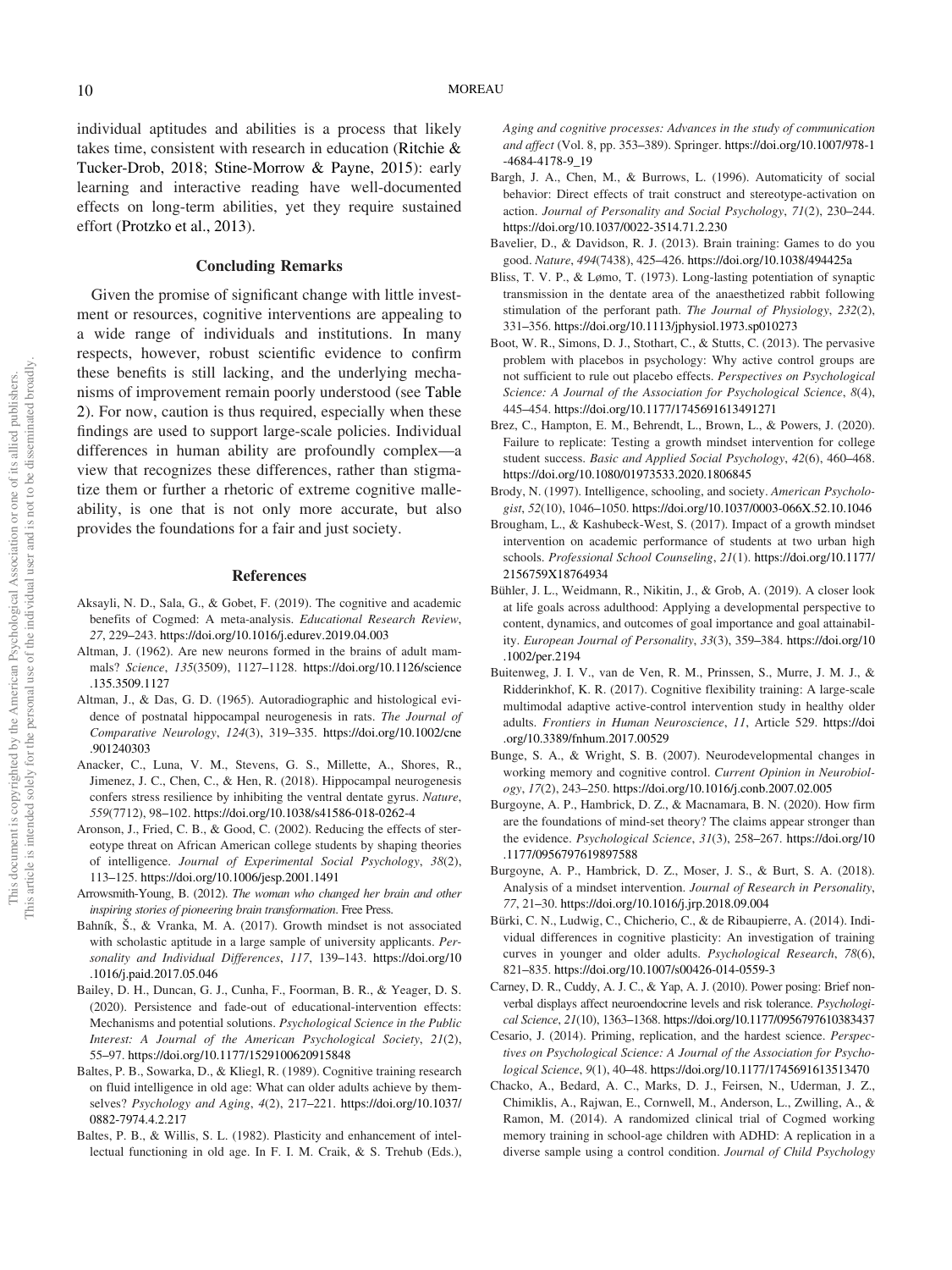*and Psychiatry, and Allied Disciplines*, *55*(3), 247–255. https://doi.org/ 10.1111/jcpp.12146

- Cheng, Y., Wu, W., Feng, W., Wang, J., Chen, Y., Shen, Y., Li, Q., Zhang, X., & Li, C. (2012). The effects of multi-domain versus singledomain cognitive training in non-demented older people: A randomized controlled trial. *BMC Medicine*, *10*(1), 30. https://doi.org/10.1186/1741 -7015-10-30
- Colom, R., Román, F. J., Abad, F. J., Shih, P. C., Privado, J., Froufe, M., Escorial, S., Martínez, K., Burgaleta, M., Quiroga, M. A., Karama, S., Haier, R. J., Thompson, P. M., & Jaeggi, S. M. (2013). Adaptive n-back training does not improve fluid intelligence at the construct level: Gains on individual tests suggest that training may enhance visuospatial processing. *Intelligence*, *41*(5), 712–727. https://doi.org/10.1016/j.intell .2013.09.002
- Cui, L., Hung, H. M. J., Wang, S. J., & Tsong, Y. (2002). Issues related to subgroup analysis in clinical trials. *Journal of Biopharmaceutical Statistics*, *12*(3), 347–358. https://doi.org/10.1081/BIP-120014565
- Deary, I. J., Whalley, L. J., Lemmon, H., Crawford, J. R., & Starr, J. M. (2000). The stability of individual differences in mental ability from childhood to old age: Follow-up of the 1932 Scottish Mental Survey. *Intelligence*, *28*(1), 49–55. https://doi.org/10.1016/S0160-2896(99)00031-8
- Deary, I. J., Yang, J., Davies, G., Harris, S. E., Tenesa, A., Liewald, D., Luciano, M., Lopez, L. M., Gow, A. J., Corley, J., Redmond, P., Fox, H. C., Rowe, S. J., Haggarty, P., McNeill, G., Goddard, M. E., Porteous, D. J., Whalley, L. J., Starr, J. M., & Visscher, P. M. (2012). Genetic contributions to stability and change in intelligence from childhood to old age. *Nature*, *482*(7384), 212–215. https://doi.org/10.1038/nature10781
- Denworth, L. (2019). Debate arises over teaching "growth mindsets" to motivate students. *Scientific American*. https://www.scientificamerican .com/article/debate-arises-over-teaching-growth-mindsets-to-motivate -students/
- Diamond, A., & Ling, D. S. (2019a). Aerobic-exercise and resistance-training interventions have been among the least effective ways to improve executive functions of any method tried thus far. *Developmental Cognitive Neuroscience*, *37*, Article 100572. https://doi.org/10.1016/j.dcn .2018.05.001
- Diamond, A., & Ling, D. S. (2019b). Review of the evidence on, and fundamental questions about, efforts to improve executive functions, including working memory. In J. M. Novick, M. F. Bunting, M. R. Dougherty, & R. W. Engle (Eds.), *Cognitive and working memory training: Perspectives from psychology, neuroscience, and human development* (pp. 143–431). Oxford University Press. https://doi.org/10.1093/ oso/9780199974467.003.0008
- Diener, C. I., & Dweck, C. S. (1978). An analysis of learned helplessness: Continuous changes in performance, strategy, and achievement cognitions following failure. *Journal of Personality and Social Psychology*, *36*(5), 451–462. https://doi.org/10.1037/0022-3514.36.5.451
- Digman, J. M. (1989). Five robust trait dimensions: Development, stability, and utility. *Journal of Personality*, *57*(2), 195–214. https://doi.org/ 10.1111/j.1467-6494.1989.tb00480.x
- Doidge, N. (2007). *The brain that changes itself: Stories of personal triumph from the frontiers of brain science*. Penguin.
- Doyen, S., Klein, O., Pichon, C.-L., & Cleeremans, A. (2012). Behavioral priming: It's all in the mind, but whose mind? *PLoS ONE*, *7*(1), Article e29081. https://doi.org/10.1371/journal.pone.0029081
- Dweck, C. S. (2008). *Mindset: The new psychology of success*. Random House Digital.
- Dweck, C. S. (2009). Mindsets: Developing talent through a growth mindset. *Olympic Coach*, *21*(1), 4–7.
- Dweck, C. S. (2012). Mindsets and human nature: Promoting change in the Middle East, the schoolyard, the racial divide, and willpower. *American Psychologist*, *67*(8), 614–622. https://doi.org/10.1037/a0029783
- Eaton, H. (2010). *Brain school: Stories of children with learning disabilities and attention disorders who changed their lives by improving their cognitive functioning*. Glia Press.
- Eisenberg, I. W., Bissett, P. G., Zeynep Enkavi, A., Li, J., MacKinnon, D. P., Marsch, L. A., & Poldrack, R. A. (2019). Uncovering the structure of self-regulation through data-driven ontology discovery. *Nature Communications*, *10*(1), 2319. https://doi.org/10.1038/s41467-019-10301-1
- Farrell, S., & Lewandowsky, S. (2010). Computational models as aids to better reasoning in psychology. *Current Directions in Psychological Science*, *19*(5), 329–335. https://doi.org/10.1177/0963721410386677
- Featherman, D. L., Lerner, R. M., & Perlmutter, M. (2019). *Life-span development and behavior*. Routledge. https://doi.org/10.4324/9781315789255
- Fiedler, K. (2018). The creative cycle and the growth of psychological science. *Perspectives on Psychological Science: A Journal of the Association for Psychological Science*, *13*(4), 433–438. https://doi.org/10.1177/ 1745691617745651
- Flake, J. K., & Fried, E. I. (2019). *Measurement schmeasurement: Questionable measurement practices and how to avoid them*. Open Science Framework. https://doi.org/10.31234/osf.io/hs7wm
- Flore, P. C., Mulder, J., & Wicherts, J. M. (2018). The influence of gender stereotype threat on mathematics test scores of Dutch high school students: A registered report. *Comprehensive Results in Social Psychology*, *3*(2), 140–174. https://doi.org/10.1080/23743603.2018.1559647
- Foliano, F., Rolfe, H., Buzzeo, J., Runge, J., & Wilkinson, D. (2019). *Changing mindsets: Effectiveness trial*. National Institute of Economic and Social Research. https://educationendowmentfoundation.org.uk/ public/files/Projects/Evaluation\_Reports/Changing\_Mindsets.pdf
- Foster, J. L., Harrison, T. L., Hicks, K. L., Draheim, C., Redick, T. S., & Engle, R. W. (2017). Do the effects of working memory training depend on baseline ability level? *Journal of Experimental Psychology: Learning, Memory, and Cognition*, *43*(11), 1677–1689. https://doi.org/10 .1037/xlm0000426
- Foster, E. M., Johnson-Shelton, D., & Taylor, T. K. (2007). Measuring time costs in interventions designed to reduce behavior problems among children and youth. *American Journal of Community Psychology*, *40*(1-2), 64–81. https://doi.org/10.1007/s10464-007-9125-0
- French, J. R. P. (1953). Experiments in field settings. In L. Festinger, & D. Katz (Eds.), *Research methods in the behavioral sciences* (pp. 98–135). Holt, Rinchart & Winston.
- Furnham, A. (2003). Belief in a just world: Research progress over the past decade. *Personality and Individual Differences*, *34*(5), 795–817. https://doi.org/10.1016/S0191-8869(02)00072-7
- Furnham, A., Chamorro-Premuzic, T., & McDougall, F. (2003). Personality, cognitive ability, and beliefs about intelligence as predictors of academic performance. *Learning and Individual Differences*, *14*(1), 47–64. https://doi.org/10.1016/j.lindif.2003.08.002
- Gamble, B., Tippett, L. J., Moreau, D., & Addis, D. R. (2019). *The futures we want: How goal-directed imagination relates to mental health*. Open Science Framework. https://doi.org/10.31234/osf.io/j3n96
- Garrison, K. E., Tang, D., & Schmeichel, B. J. (2016). Embodying power: A preregistered replication and extension of the power pose effect. *Social Psychological & Personality Science*, *7*(7), 623–630. https://doi .org/10.1177/1948550616652209
- Gathmann, C., Jürges, H., & Reinhold, S. (2015). *Compulsory schooling reforms, education and mortality in twentieth century Europe*. Social Science & Medicine, *127*, 74–82. https://doi.org/10.1016/j.socscimed .2014.01.037
- Gobet, F., & Sala, G. (2020). *Cognitive training: Methodological and substantive issues*. Open Science Framework. https://doi.org/10.31234/osf .io/vxzq9
- Goswami, U. (2015). Sensory theories of developmental dyslexia: Three challenges for research. *Nature Reviews Neuroscience*, *16*(1), 43–54. https://doi.org/10.1038/nrn3836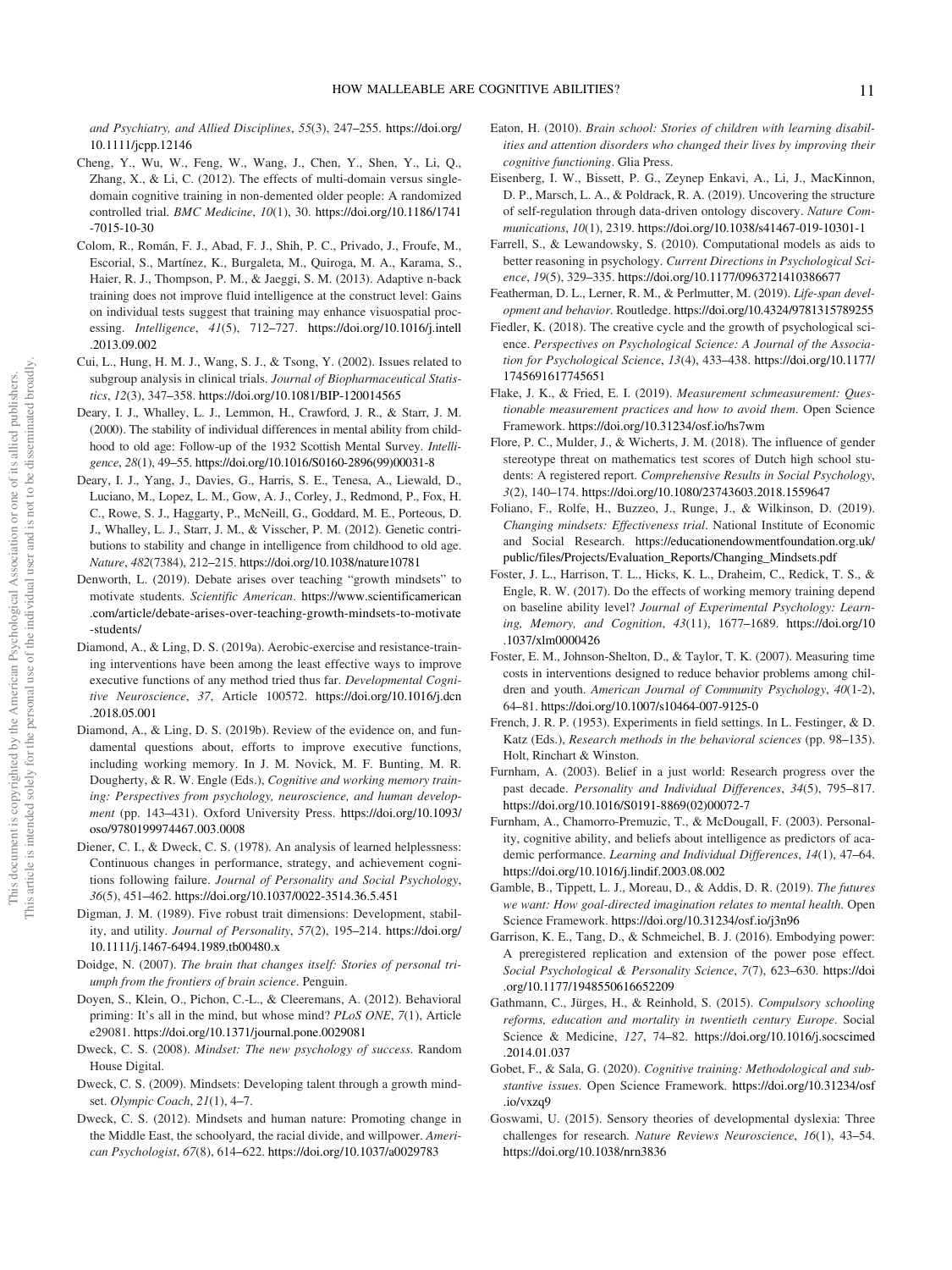- Gray, K. (2017). How to map theory: Reliable methods are fruitless without rigorous theory. *Perspectives on Psychological Science: A Journal of the Association for Psychological Science*, *12*(5), 731–741. https://doi .org/10.1177/1745691617691949
- Green, C. S., & Bavelier, D. (2003). Action video game modifies visual selective attention. *Nature*, *423*(6939), 534–537. https://doi.org/10 .1038/nature01647
- Green, C. S., & Bavelier, D. (2007). Action-video-game experience alters the spatial resolution of vision. *Psychological Science*, *18*(1), 88–94. https://doi.org/10.1111/j.1467-9280.2007.01853.x
- Greenwald, A. G., Pratkanis, A. R., Leippe, M. R., & Baumgardner, M. H. (1986). Under what conditions does theory obstruct research progress? *Psychological Review*, *93*(2), 216–229. https://doi.org/10.1037/0033 -295X.93.2.216
- Guye, S., De Simoni, C., & von Bastian, C. C. (2017). Do individual differences predict change in cognitive training performance? A latent growth curve modeling approach. *Journal of Cognitive Enhancement: Towards the Integration of Theory and Practice*, *1*(4), 374–393. https:// doi.org/10.1007/s41465-017-0049-9
- Harrison, T. L., Shipstead, Z., Hicks, K. L., Hambrick, D. Z., Redick, T. S., & Engle, R. W. (2013). Working memory training may increase working memory capacity but not fluid intelligence. *Psychological Science*, *24*(12), 2409–2419. https://doi.org/10.1177/0956797613492984
- Hunt, E., Frost, N., & Lunneborg, C. (1973). Individual differences in cognition: A new approach to intelligence. Elsevier. *Psychology of Learning and Motivation*, *7*, 87–122. https://doi.org/10.1016/S0079 -7421(08)60066-3
- Hurley, D. (2014). *Smarter: The new science of building brain power*. Penguin.
- Jaeggi, S. M., Buschkuehl, M., Jonides, J., & Perrig, W. J. (2008). Improving fluid intelligence with training on working memory. *Proceedings of the National Academy of Sciences of the United States of America*, *105*(19), 6829–6833. https://doi.org/10.1073/pnas.0801268105
- Jaeggi, S. M., Buschkuehl, M., Jonides, J., & Shah, P. (2011). Short- and long-term benefits of cognitive training. *Proceedings of the National Academy of Sciences of the United States of America*, *108*(25), 10081–10086. https://doi.org/10.1073/pnas.1103228108
- Jaeggi, S. M., Buschkuehl, M., Shah, P., & Jonides, J. (2014). The role of individual differences in cognitive training and transfer. *Memory & Cognition*, *42*(3), 464–480. https://doi.org/10.3758/s13421-013-0364-z
- Jahns, L., Davis-Shaw, W., Lichtenstein, A. H., Murphy, S. P., Conrad, Z., & Nielsen, F. (2018). The history and future of dietary guidance in America. *Advances in Nutrition*, *9*(2), 136–147. https://doi.org/10.1093/ advances/nmx025
- Katz, B., Shah, P., & Meyer, D. E. (2018). How to play 20 questions with nature and lose: Reflections on 100 years of brain-training research. *Proceedings of the National Academy of Sciences of the United States of America*, *115*(40), 9897–9904. https://doi.org/10.1073/pnas.1617102114
- Klingberg, T., Fernell, E., Olesen, P. J., Johnson, M., Gustafsson, P., Dahlström, K., Gillberg, C. G., Forssberg, H., & Westerberg, H. (2005). Computerized training of working memory in children with ADHD—A randomized, controlled trial. *Journal of the American Academy of Child & Adolescent Psychiatry*, *44*(2), 177–186. https://doi.org/10.1097/ 00004583-200502000-00010
- Kraft, M. A. (2020). Interpreting effect sizes of education interventions. *Educational Researcher*, *49*(4), 241–253. https://doi.org/10 .3102/0013189X20912798
- Krakauer, J. W., Ghazanfar, A. A., Gomez-Marin, A., MacIver, M. A., & Poeppel, D. (2017). Neuroscience needs behavior: Correcting a reductionist bias. *Neuron*, *93*(3), 480–490. https://doi.org/10.1016/j.neuron .2016.12.041
- Lallukka, T., Kerkelä, M., Ristikari, T., Merikukka, M., Hiilamo, H., Virtanen, M., Øverland, S., Gissler, G., & Halonen, J. I. (2019). Determinants of long-term unemployment in early adulthood: A Finnish birth

cohort study. *SSM*—*Population Health*, *8*, Article 100410. https://doi .org/10.1016/j.ssmph.2019.100410

- Lehtonen, M., Soveri, A., Laine, A., Järvenpää, J., de Bruin, A., & Antfolk, J. (2018). Is bilingualism associated with enhanced executive functioning in adults? A meta-analytic review. *Psychological Bulletin*, *144*(4), 394–425. https://doi.org/10.1037/bul0000142
- Lerner, M. J., & Miller, D. T. (1978). Just world research and the attribution process: Looking back and ahead. *Psychological Bulletin*, *85*(5), 1030–1051. https://doi.org/10.1037/0033-2909.85.5.1030
- Lerner, M. J., & Simmons, C. H. (1966). Observer's reaction to the "innocent victim": Compassion or rejection? *Journal of Personality and Social Psychology*, *4*(2), 203–210. https://doi.org/10.1037/h0023562
- Lo, M.-T., Hinds, D. A., Tung, J. Y., Franz, C., Fan, C.-C., Wang, Y., Smeland, O. B., Schork, A., Holland, D., Kauppi, K., Sanyal, N., Escott-Price, V., Smith, D. J., O'Donovan, M., Stefansson, H., Bjornsdottir, G., Thorgeirsson, T. E., Stefansson, K., . . . Chen, C.-H. (2017). Genomewide analyses for personality traits identify six genomic loci and show correlations with psychiatric disorders. *Nature Genetics*, *49*(1), 152–156. https://doi.org/10.1038/ng.3736
- Loosli, S. V., Buschkuehl, M., Perrig, W. J., & Jaeggi, S. M. (2012). Working memory training improves reading processes in typically developing children. *Child Neuropsychology: A Journal on Normal and Abnormal Development in Childhood and Adolescence*, *18*(1), 62–78. https://doi.org/10.1080/09297049.2011.575772
- Lortie-Forgues, H., & Inglis, M. (2019). Rigorous large-scale educational RCTs are often uninformative: Should we be concerned? *Educational Researcher*, *48*(3), 158–166. https://doi.org/10.3102/0013189X19832850
- Macnamara, B. N., & Rupani, N. S. (2017). The relationship between intelligence and mindset. *Intelligence*, *64*, 52–59. https://doi.org/10.1016/j .intell.2017.07.003
- Malanchini, M., Engelhardt, L. E., Grotzinger, A. D., Harden, K. P., & Tucker-Drob, E. M. (2019). "Same but different": Associations between multiple aspects of self-regulation, cognition, and academic abilities. *Journal of Personality and Social Psychology*, *117*(6), 1164–1188. https://doi.org/10.1037/pspp0000224
- McClelland, J. L., Botvinick, M. M., Noelle, D. C., Plaut, D. C., Rogers, T. T., Seidenberg, M. S., & Smith, L. B. (2010). Letting structure emerge: Connectionist and dynamical systems approaches to cognition. *Trends in Cognitive Sciences*, *14*(8), 348–356. https://doi.org/10.1016/j .tics.2010.06.002
- Meiran, N., Dreisbach, G., & von Bastian, C. C. (2019). Mechanisms of working memory training: Insights from individual differences. *Intelligence*, *73*, 78–87. https://doi.org/10.1016/j.intell.2019.01.010
- Melby-Lervåg, M., Redick, T. S., & Hulme, C. (2016). Working memory training does not improve performance on measures of intelligence or other measures of "far transfer": Evidence from a meta-analytic review. *Perspectives on Psychological Science: A Journal of the Association for Psychological Science*, *11*(4), 512–534. https://doi.org/10 .1177/1745691616635612
- Mellor, D. T., & Nosek, B. A. (2018). Easy preregistration will benefit any research. *Nature Human Behaviour*, *2*(2), 98–98. https://doi.org/10 .1038/s41562-018-0294-7
- Merton, R. K. (1968). The Matthew effect in science. The reward and communication systems of science are considered. *Science*, *159*(3810), 56–63. https://doi.org/10.1126/science.159.3810.56
- Merzenich, M. M. (2013). *Soft-wired: How the new science of brain plasticity can change your life*. Parnassus.
- Moreau, D. (2021). Shifting minds: A quantitative reappraisal of cognitive-intervention research. *Perspectives on Psychological Science: A Journal of the Association for Psychological Science*, *16*(1), 148–160. https://doi.org/10.1177/1745691620950696
- Moreau, D., & Conway, A. R. A. (2014). The case for an ecological approach to cognitive training. *Trends in Cognitive Sciences*, *18*(7), 334–336. https://doi.org/10.1016/j.tics.2014.03.009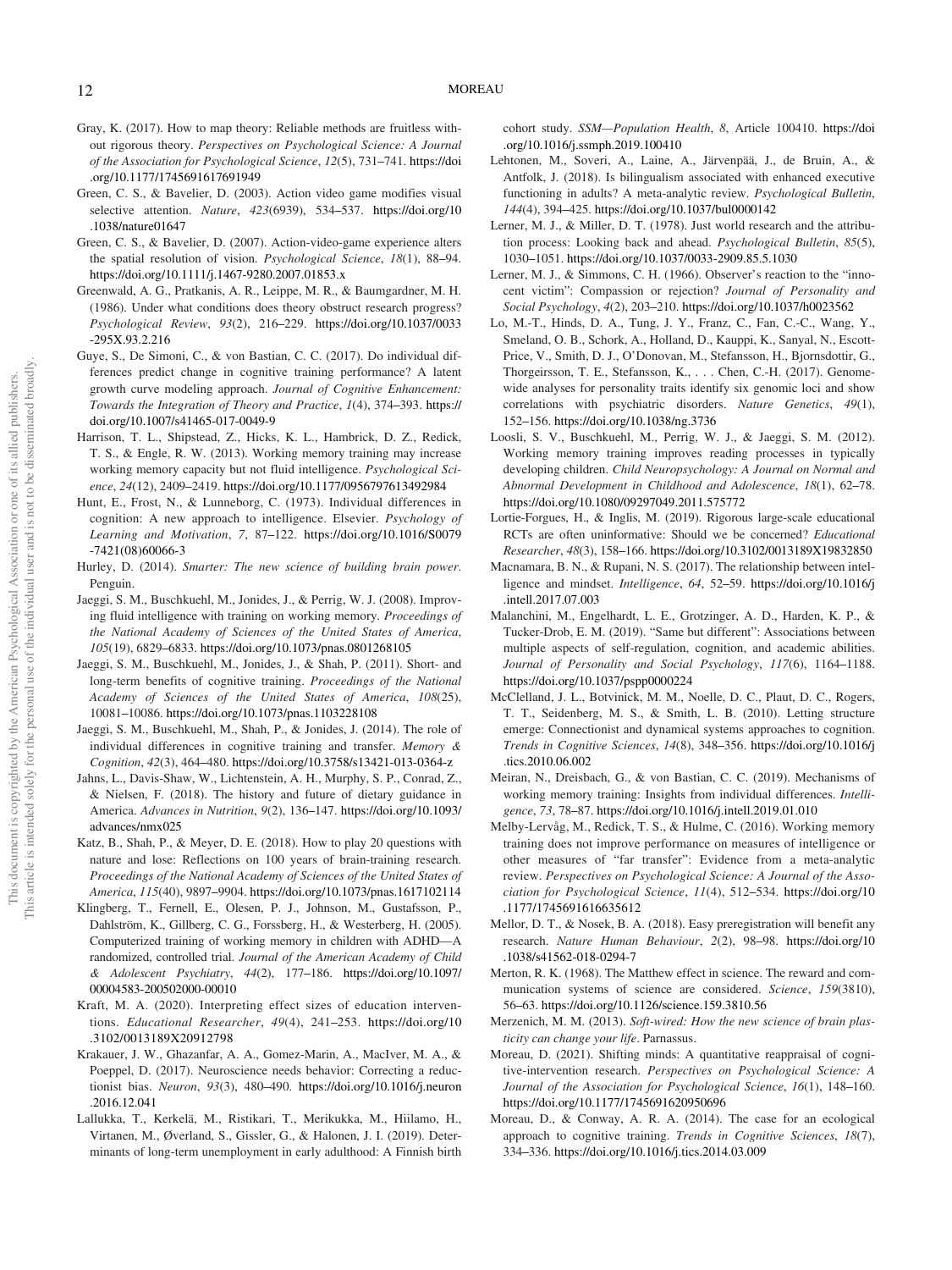- Moreau, D., & Corballis, M. C. (2019). When averaging goes wrong: The case for mixture model estimation in psychological science. *Journal of Experimental Psychology: General*, *148*(9), 1615–1627. https://doi.org/ 10.1037/xge0000504
- Moreau, D., Kirk, I. J., & Waldie, K. E. (2016). Seven pervasive statistical flaws in cognitive training interventions. *Frontiers in Human Neuroscience*, *10*, 153. https://doi.org/10.3389/fnhum.2016.00153
- Moreau, D., Macnamara, B. N., & Hambrick, D. Z. (2019). Overstating the role of environmental factors in success: A cautionary note. *Current Directions in Psychological Science*, *28*(1), 28–33. https://doi.org/10 .1177/0963721418797300
- Moreau, D., & Wiebels, K. (2021). Assessing change in intervention research: The benefits of composite outcomes. *Advances in methods and practices in psychological science*. Advance online publication. https:// doi.org/10.1177/2515245920931930
- Moreno-Jiménez, E. P., Flor-García, M., Terreros-Roncal, J., Rábano, A., Cafini, F., Pallas-Bazarra, N., Ávila, J., & Llorens-Martín, M. (2019). Adult hippocampal neurogenesis is abundant in neurologically healthy subjects and drops sharply in patients with Alzheimer's disease. *Nature Medicine*, *25*(4), 554–560. https://doi.org/10.1038/s41591-019-0375-9
- Mueller, C. M., & Dweck, C. S. (1998). Praise for intelligence can undermine children's motivation and performance. *Journal of Personality and Social Psychology*, *75*(1), 33–52. https://doi.org/10.1037/0022-3514.75 .1.33
- Murphy, K., & Spencer, A. (2009). Playing video games does not make for better visual attention skills. *Journal of Articles in Support of the Null Hypothesis*. Advance online publication. https://research-repository.griffith .edu.au/bitstream/handle/10072/30442/59539\_1.pdf?sequence=1
- Muthukrishna, M., & Henrich, J. (2019). A problem in theory. *Nature Human Behaviour*, *3*(3), 221–229. https://doi.org/10.1038/s41562-018 -0522-1
- Nathan, L. (2017). *When grit isn*'*t enough: A high school principal examines how poverty and inequality thwart the college-for-all promise*. Beacon Press.
- Navarro, V., Muntaner, C., Borrell, C., Benach, J., Quiroga, A., Rodríguez-Sanz, M., Vergés, N., & Pasarín, M. I. (2006). Politics and health outcomes. *Lancet*, *368*(9540), 1033–1037. https://doi.org/10 .1016/S0140-6736(06)69341-0
- Nesselroade, J. R., Stigler, S. M., & Baltes, P. B. (1980). Regression toward the mean and the study of change. *Psychological Bulletin*, *88*(3), 622–637. https://doi.org/10.1037/0033-2909.88.3.622
- Noack, H., Lövdén, M., Schmiedek, F., & Lindenberger, U. (2009). Cognitive plasticity in adulthood and old age: Gauging the generality of cognitive intervention effects. *Restorative Neurology and Neuroscience*, *27*(5), 435–453. https://doi.org/10.3233/rnn-2009-0496
- Nosek, B. A., Ebersole, C. R., DeHaven, A. C., & Mellor, D. T. (2018). The preregistration revolution. *Proceedings of the National Academy of Sciences of the United States of America*, *115*(11), 2600–2606. https:// doi.org/10.1073/pnas.1708274114
- Orosz, G., Péter-Szarka, S., Bőthe, B., Tóth-Király, I., & Berger, R. (2017). How not to do a mindset intervention: Learning from a mindset intervention among students with good grades. *Frontiers in Psychology*, *8*, 311. https://doi.org/10.3389/fpsyg.2017.00311
- Owen, A. M., Hampshire, A., Grahn, J. A., Stenton, R., Dajani, S., Burns, A. S., Howard, R. J., & Ballard, C. G. (2010). Putting brain training to the test. *Nature*, *465*(7299), 775–778. https://doi.org/10.1038/nature09042
- Oxman, A. D., & Guyatt, G. H. (1992). A consumer's guide to subgroup analyses. *Annals of Internal Medicine*, *116*(1), 78–84. https://doi.org/10 .7326/0003-4819-116-1-78
- Paunesku, D., Walton, G. M., Romero, C., Smith, E. N., Yeager, D. S., & Dweck, C. S. (2015). Mind-set interventions are a scalable treatment for academic underachievement. *Psychological Science*, *26*(6), 784–793. https://doi.org/10.1177/0956797615571017
- Pocock, S. J., Assmann, S. E., Enos, L. E., & Kasten, L. E. (2002). Subgroup analysis, covariate adjustment and baseline comparisons in clinical trial reporting: Current practice and problems. *Statistics in Medicine*, *21*(19), 2917–2930. https://doi.org/10.1002/sim.1296
- Poldrack, R. A., & Yarkoni, T. (2016). From brain maps to cognitive ontologies: Informatics and the search for mental structure. *Annual Review of Psychology*, *67*, 587–612. https://doi.org/10.1146/annurev -psych-122414-033729
- Protzko, J., Aronson, J., & Blair, C. (2013). How to make a young child smarter: Evidence from the database of raising intelligence. *Perspectives on Psychological Science: A Journal of the Association for Psychological Science*, *8*(1), 25–40. https://doi.org/10.1177/1745691612462585
- Radcliff, B. (2001). Politics, markets, and life satisfaction: The political economy of human happiness. *The American Political Science Review*, *95*(4), 939–952. https://doi.org/10.1017/S0003055400400110
- Rattan, A., Savani, K., Chugh, D., & Dweck, C. S. (2015). Leveraging mindsets to promote academic achievement: Policy recommendations. *Perspectives on Psychological Science: A Journal of the Association for Psychological Science*, *10*(6), 721–726. https://doi.org/10.1177/ 1745691615599383
- Redick, T. S., Shipstead, Z., Harrison, T. L., Hicks, K. L., Fried, D. E., Hambrick, D. Z., Kane, M. J., & Engle, R. W. (2013). No evidence of intelligence improvement after working memory training: A randomized, placebo-controlled study. *Journal of Experimental Psychology: General*, *142*(2), 359–379. https://doi.org/10.1037/a0029082
- Renshaw, I., Davids, K., Araújo, D., Lucas, A., Roberts, W. M., Newcombe, D. J., & Franks, B. (2018). Evaluating weaknesses of "perceptual-cognitive training" and "brain training" methods in sport: An ecological dynamics critique. *Frontiers in Psychology*, *9*, 2468. https://doi .org/10.3389/fpsyg.2018.02468
- Rimfeld, K., Kovas, Y., Dale, P. S., & Plomin, R. (2016). True grit and genetics: Predicting academic achievement from personality. *Journal of Personality and Social Psychology*, *111*(5), 780–789. https://doi.org/10 .1037/pspp0000089
- Ritchie, S. J., & Tucker-Drob, E. M. (2018). How much does education improve intelligence? A meta-analysis. *Psychological Science*, *29*(8), 1358–1369. https://doi.org/10.1177/0956797618774253
- Román, F. J., Lewis, L. B., Chen, C.-H., Karama, S., Burgaleta, M., Martínez, K., Lepage, C., Jaeggi, S. M., Evans, A. C., Kremen, W. S., & Colom, R. (2016). Gray matter responsiveness to adaptive working memory training: A surface-based morphometry study. *Brain Structure & Function*, *221*(9), 4369–4382. https://doi.org/10.1007/s00429-015 -1168-7
- Russell, L. B., Gold, M. R., Siegel, J. E., Daniels, N., Weinstein, M. C., & The Panel on Cost-Effectiveness in Health and Medicine. (1996). The role of cost-effectiveness analysis in health and medicine. *Journal of the American Medical Association*, *276*(14), 1172–1177. https://doi.org/10 .1001/jama.1996.03540140060028
- Sala, G., Aksayli, N. D., Tatlidil, K. S., Tatsumi, T., Gondo, Y., & Gobet, F. (2019). Near and far transfer in cognitive training: A second-order meta-analysis. *Collabra. Psychology*, *5*(1), Article 18. https://doi.org/10 .1525/collabra.203
- Sala, G., & Gobet, F. (2017). Does far transfer exist? Negative evidence from chess, music, and working memory training. *Current Directions in Psychological Science*, *26*(6), 515–520. https://doi.org/ 10.1177/0963721417712760
- Sala, G., & Gobet, F. (2019). Cognitive training does not enhance general cognition. *Trends in Cognitive Sciences*, *23*(1), 9–20. https://doi.org/10 .1016/j.tics.2018.10.004
- Sala, G., & Gobet, F. (2020a). Cognitive and academic benefits of music training with children: A multilevel meta-analysis. *Memory & Cognition*, *48*(8), 1429–1441. https://doi.org/10.3758/s13421-020-01060-2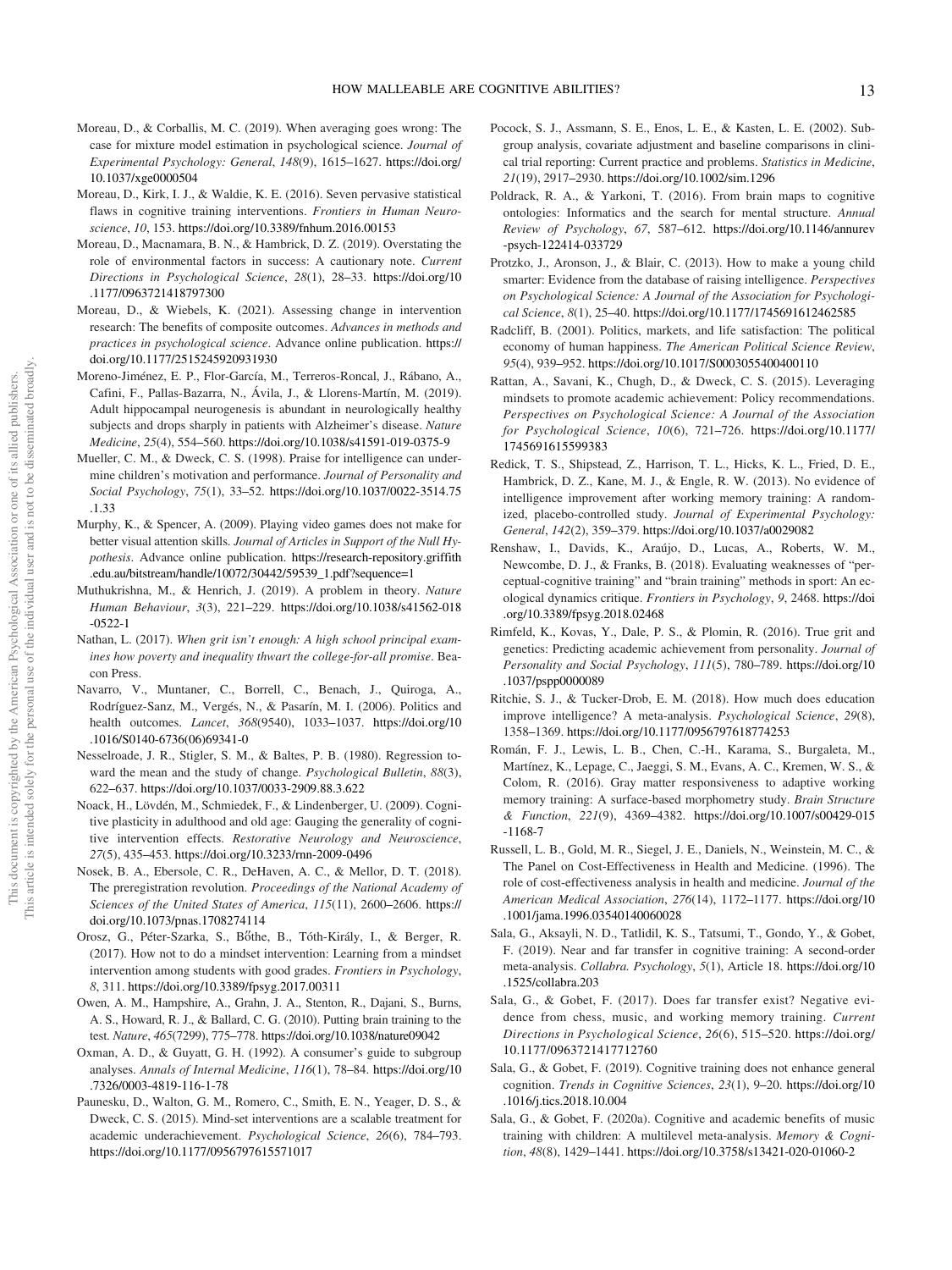- Sala, G., & Gobet, F. (2020b). Working memory training in typically developing children: A multilevel meta-analysis. *Psychonomic Bulletin & Review*, *27*(3), 423–434. https://doi.org/10.3758/s13423-019-01681-y
- Sala, G., Tatlidil, K. S., & Gobet, F. (2018). Video game training does not enhance cognitive ability: A comprehensive meta-analytic investigation. *Psychological Bulletin*, *144*(2), 111–139. https://doi.org/10 .1037/bul0000139
- Scholz, J., Klein, M. C., Behrens, T. E. J., & Johansen-Berg, H. (2009). Training induces changes in white-matter architecture. *Nature Neuroscience*, *12*(11), 1370–1371. https://doi.org/10.1038/nn.2412
- Shamir, B. (1986). Self-esteem and the psychological impact of unemployment. *Social Psychology Quarterly*, *49*(1), 61–72. https://doi.org/10 .2307/2786857
- Shaywitz, S. E., & Shaywitz, B. A. (2005). Dyslexia (specific reading disability). *Biological Psychiatry*, *57*(11), 1301–1309. https://doi.org/10 .1016/j.biopsych.2005.01.043
- Shipstead, Z., Redick, T. S., & Engle, R. W. (2012). Is working memory training effective? *Psychological Bulletin*, *138*(4), 628–654. https://doi .org/10.1037/a0027473
- Simons, D. J., Boot, W. R., Charness, N., Gathercole, S. E., Chabris, C. F., Hambrick, D. Z., & Stine-Morrow, E. A. L. (2016). Do "brain-training" programs work? *Psychological Science in the Public Interest: A Journal of the American Psychological Society*, *17*(3), 103–186. https://doi.org/ 10.1177/1529100616661983
- Sisk, V. F., Burgoyne, A. P., Sun, J., Butler, J. L., & Macnamara, B. N. (2018). To what extent and under which circumstances are growth mindsets important to academic achievement? Two meta-analyses. *Psychological Science*, *29*(4), 549–571. https://doi.org/10.1177/0956797617739704
- Smaldino, P. (2019). Better methods can't make up for mediocre theory: Review of better methods can't make up for mediocre theory. *Nature*, *575*(7781), Article 9. https://doi.org/10.1038/d41586-019-03350-5
- Smoleń, T., Jastrzebski, J., Estrada, E., & Chuderski, A. (2018). Most evidence for the compensation account of cognitive training is unreliable. *Memory & Cognition*, *46*(8), 1315–1330. https://doi.org/10.3758/s13421 -018-0839-z
- Song, S. (2018). *Cultivating a growth mindset: An exploration of teacher beliefs and learning environments* [Doctoral dissertation, University of Southern California]. ProQuest Dissertations and Theses Global. https:// cdm15799.contentdm.oclc.org/digital/collection/p15799coll89/id/81324
- Sorrells, S. F., Paredes, M. F., Cebrian-Silla, A., Sandoval, K., Qi, D., Kelley, K. W., James, D., Mayer, S., Chang, J., Auguste, K., Chang, E. F., Gutierrez, A. J., Kriegstein, A. R., Mathern, G. W., Oldham, M. C., Huang, E. J., Garcia-Verdugo, J. M., Yang, Z., & Alvarez-Buylla, A. (2018). Human hippocampal neurogenesis drops sharply in children to undetectable levels in adults. *Nature*, *555*(7696), 377–381. https://doi .org/10.1038/nature25975
- Sperry, R. W. (1963). Chemoaffinity in the orderly growth of nerve fiber patterns and connections. *Proceedings of the National Academy of Sciences of the United States of America*, *50*, 703–710. https://doi.org/10 .1073/pnas.50.4.703
- Steele, C. M., & Aronson, J. (1995). Stereotype threat and the intellectual test performance of African Americans. *Journal of Personality and Social Psychology*, *69*(5), 797–811. https://doi.org/10.1037/0022-3514 .69.5.797
- Steele, C. J., Bailey, J. A., Zatorre, R. J., & Penhune, V. B. (2013). Early musical training and white-matter plasticity in the corpus callosum: Evidence for a sensitive period. *The Journal of Neuroscience: The Official Journal of the Society for Neuroscience*, *33*(3), 1282–1290. https://doi .org/10.1523/JNEUROSCI.3578-12.2013
- Stine-Morrow, E. A. L., & Basak, C. (2011). Cognitive interventions. In K. W. Schaie & S. L. Willis (Eds.), *Handbook of the psychology of aging* (7th ed., pp. 153–171). Academic Press. https://doi.org/10.1016/ B978-0-12-380882-0.00010-3
- Stine-Morrow, E. A. L., & Payne, B. R. (2015). Education and learning: Lifespan perspectives. In J. D. Wright (Eds.), *International encyclopedia of the social & behavioral sciences* (2nd ed., pp. 137–143). Elsevier. https://doi.org/10.1016/B978-0-08-097086-8.92003-8
- Stoet, G., & Geary, D. C. (2012). Can stereotype threat explain the gender gap in mathematics performance and achievement? *Review of General Psychology*, *16*(1), 93–102. https://doi.org/10.1037/a0026617
- Stojanoski, B., Wild, C. J., Battista, M. E., Nichols, E. S., & Owen, A. M. (2020). Brain training habits are not associated with generalized benefits to cognition: An online study of over 1000 "brain trainers. *Journal of Experimental Psychology: General*. Advance online publication. https:// doi.org/10.1037/xge0000773
- Strack, F., Martin, L. L., & Stepper, S. (1988). Inhibiting and facilitating conditions of the human smile: A nonobtrusive test of the facial feedback hypothesis. *Journal of Personality and Social Psychology*, *54*(5), 768–777. https://doi.org/10.1037/0022-3514.54.5.768
- Stricker, L. J., & Ward, W. C. (2004). Stereotype threat, inquiring about test takers' ethnicity and gender, and standardized test performance. *Journal of Applied Social Psychology*, *34*(4), 665–693. https://doi.org/ 10.1111/j.1559-1816.2004.tb02564.x
- Sun, K. L. (2019). The mindset disconnect in mathematics teaching: A qualitative analysis of classroom instruction. *The Journal of Mathematical Behavior*, *56*, 100706. https://doi.org/10.1016/j.jmathb.2019.04.005
- Szollosi, A., Kellen, D., Navarro, D. J., Shiffrin, R., van Rooij, I., Van Zandt, T., & Donkin, C. (2019). Is preregistration worthwhile? *Trends in Cognitive Sciences*. Advance online publication. https://doi.org/10 .1016/j.tics.2019.11.009
- Takacs, Z. K., & Kassai, R. (2019). The efficacy of different interventions to foster children's executive function skills: A series of meta-analyses. *Psychological Bulletin*, *145*(7), 653–697. https://doi.org/10.1037/bul0000195
- Tang, Y.-Y., & Posner, M. I. (2009). Attention training and attention state training. *Trends in Cognitive Sciences*, *13*(5), 222–227. https://doi.org/ 10.1016/j.tics.2009.01.009
- Taya, F., Sun, Y., Babiloni, F., Thakor, N., & Bezerianos, A. (2015). Brain enhancement through cognitive training: A new insight from brain connectome. *Frontiers in Systems Neuroscience*, *9*, Article 44. https://doi .org/10.3389/fnsys.2015.00044
- Tidwell, J. W., Dougherty, M. R., Chrabaszcz, J. R., Thomas, R. P., & Mendoza, J. L. (2014). What counts as evidence for working memory training? Problems with correlated gains and dichotomization. *Psychonomic Bulletin & Review*, *21*(3), 620–628. https://doi.org/10.3758/ s13423-013-0560-7
- Tokuhama-Espinosa, T. (2018). *Neuromyths: Debunking false ideas about the brain*. Norton.
- Truax, M. L. (2018). The impact of teacher language and growth mindset feedback on writing motivation. *Literacy Research and Instruction*, *57*(2), 135–157. https://doi.org/10.1080/19388071.2017.1340529
- Unsworth, N., Redick, T. S., McMillan, B. D., Hambrick, D. Z., Kane, M. J., & Engle, R. W. (2015). Is playing video games related to cognitive abilities? *Psychological Science*, *26*(6), 759–774. https://doi.org/10 .1177/0956797615570367
- van der Donk, M., Hiemstra-Beernink, A.-C., Tjeenk-Kalff, A., van der Leij, A., & Lindauer, R. (2015). Cognitive training for children with ADHD: A randomized controlled trial of cogmed working memory training and 'paying attention in class.' *Frontiers in Psychology*, *6*, Article 1081. https://doi.org/10.3389/fpsyg.2015.01081
- van Ravenzwaaij, D., Boekel, W., Forstmann, B. U., Ratcliff, R., & Wagenmakers, E.-J. (2014). Action video games do not improve the speed of information processing in simple perceptual tasks. *Journal of Experimental Psychology: General*, *143*(5), 1794–1805. https://doi.org/10.1037/a0036923
- Walton, G. M., & Wilson, T. D. (2018). Wise interventions: Psychological remedies for social and personal problems. *Psychological Review*, *125*(5), 617–655. https://doi.org/10.1037/rev0000115